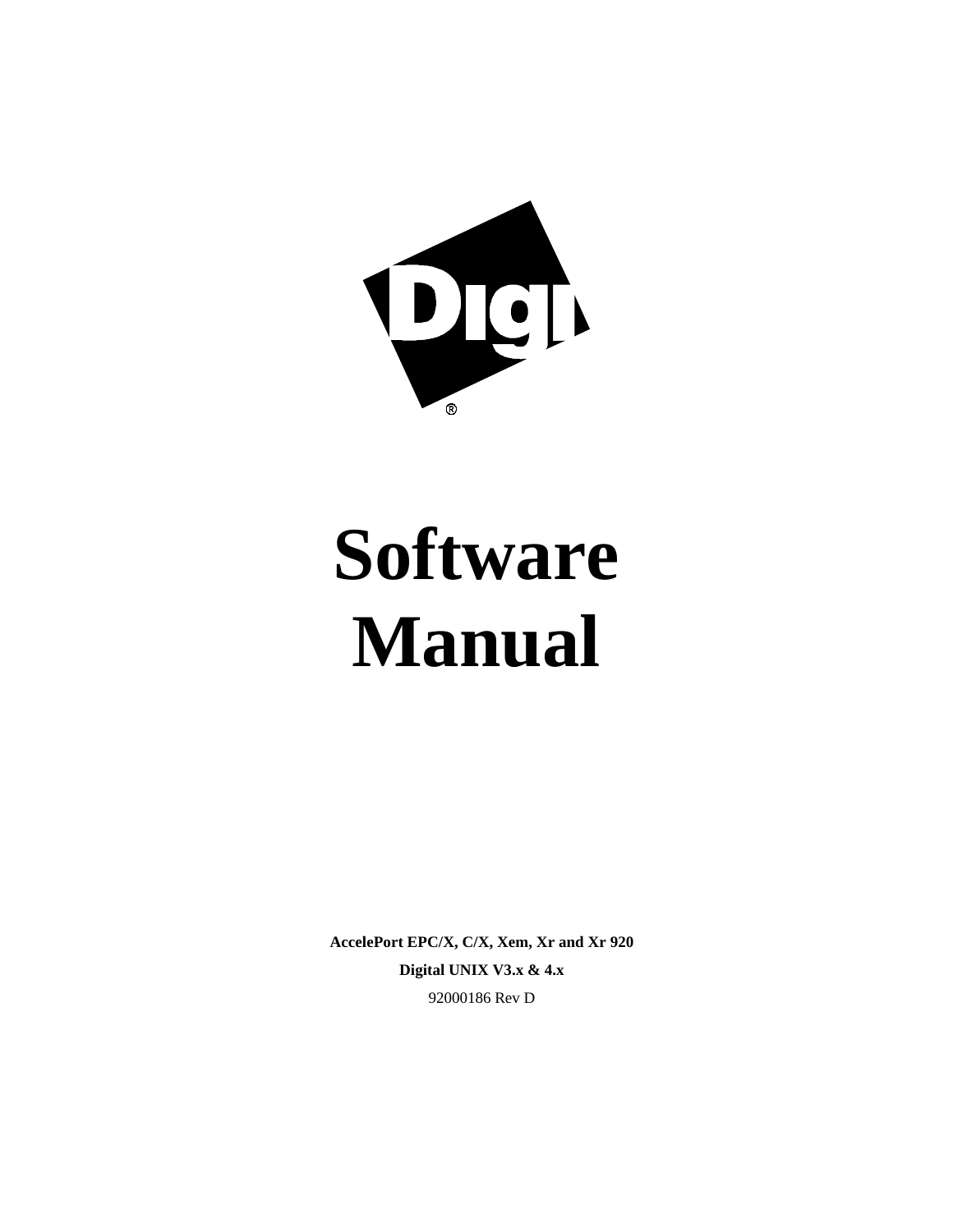AccelePort and the Digi logo **po** are either trademarks or registered trademarks of Digi International Inc. in the United States and/or other countries.

**DigiPRINT**, **Digi Port Authority**, **DPA**, **Xem**, **Xr**, **Xr 920**, **EPC/X**, **EPC/CON-16**, **C/X**, **C/CON-16**, **C/CON-8**, **PORTS/16em** and **PORTS/8em** are trademarks of Digi International Inc.

All other brand and product names may be the trademarks of their respective holders.

#### © Digi International Inc. 1994-1998

All Rights Reserved

Information in this document is subject to change without notice and does not represent a commitment on the part of Digi International.

Digi provides this document "as is", without warranty of any kind, either expressed or implied, including, but not limited to, the implied warranties of fitness or merchantability for a particular purpose. Digi may make improvements and/or changes in this manual or in the product(s) and/or the program(s) described in this manual at any time.

This product could include technical inaccuracies or typographical errors. Changes are periodically made to the information herein; these changes may be incorporated in new editions of the publication.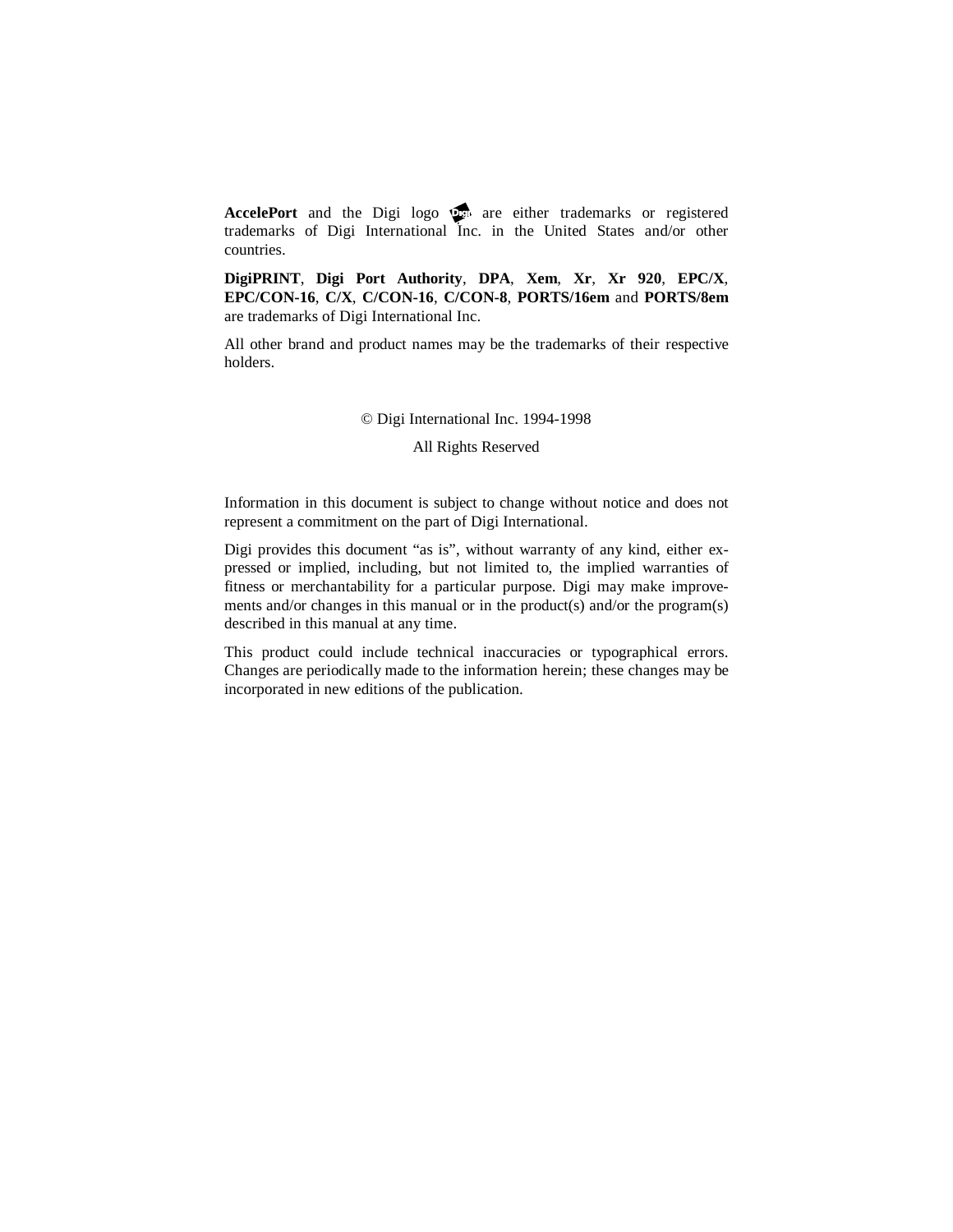# **Table of Contents**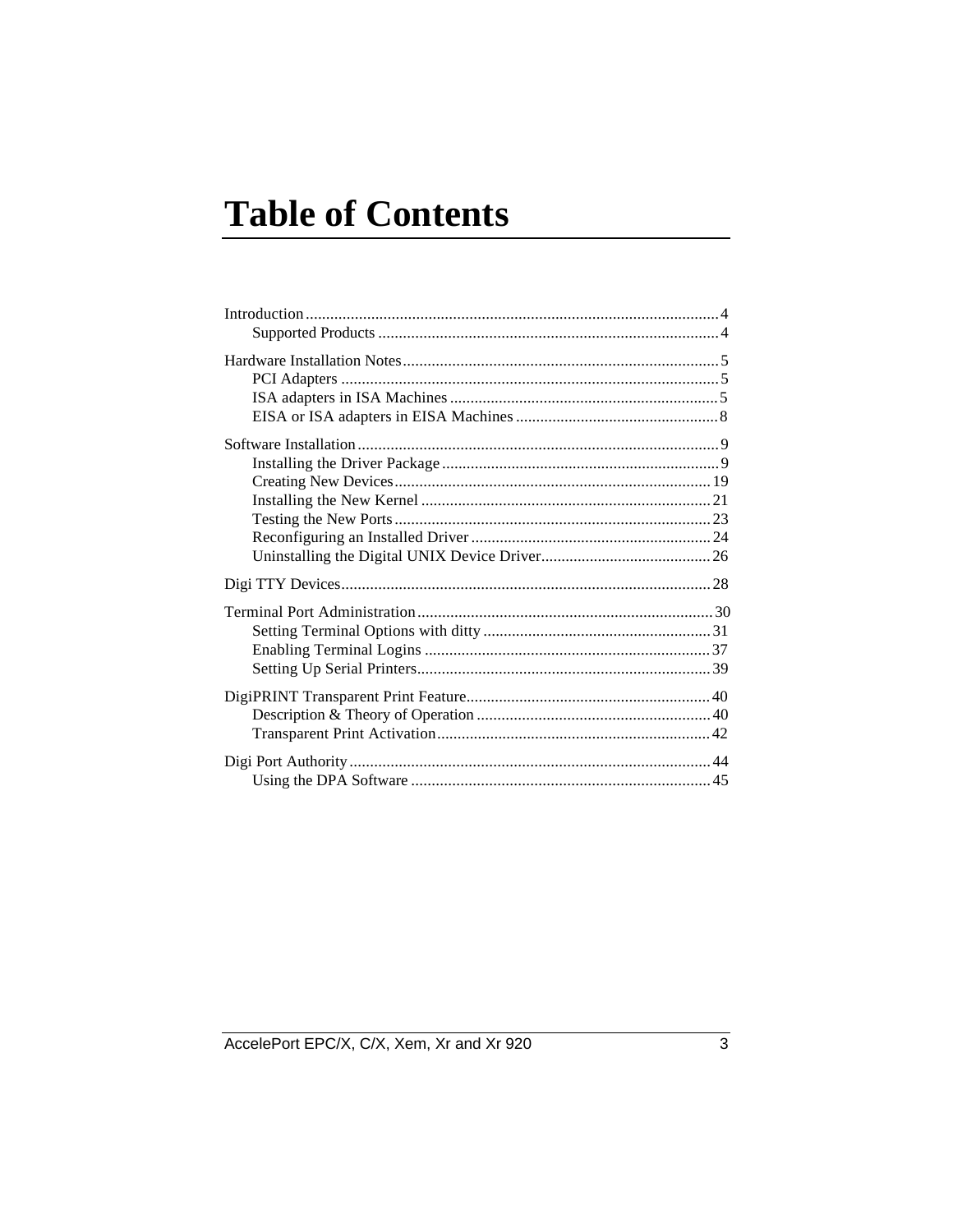# **Introduction**

This manual contains instructions for installing and configuring the Digital UNIX device driver for Digi AccelePort® intelligent serial communications products.

This manual also contains instructions for the following features:

- **ditty**, a utility program that sets and displays the terminal options for Digi intelligent serial products (page 31)
- DigiPRINT<sup>™</sup> transparent printing (page 40)
- Digi Port Authority™, a port monitoring and diagnostic tool (page 44)

Once you have installed the adapter according to the instructions in the *Installation Guide* for your AccelePort adapter, you may proceed with the software device driver installation instructions starting on the following page.

### **Supported Products**

The device driver package provides support for Digi AccelePort EPC/ $X^M$ ,  $C/X^{\mathbb{N}},$  Xem<sup>™</sup>, Xr<sup>™</sup> and Xr 920<sup>™</sup> adapters.

### Note

Be sure to read the *Release Notes* that may be included with this software device driver. The *Release Notes* contain information not available at this manual's press time.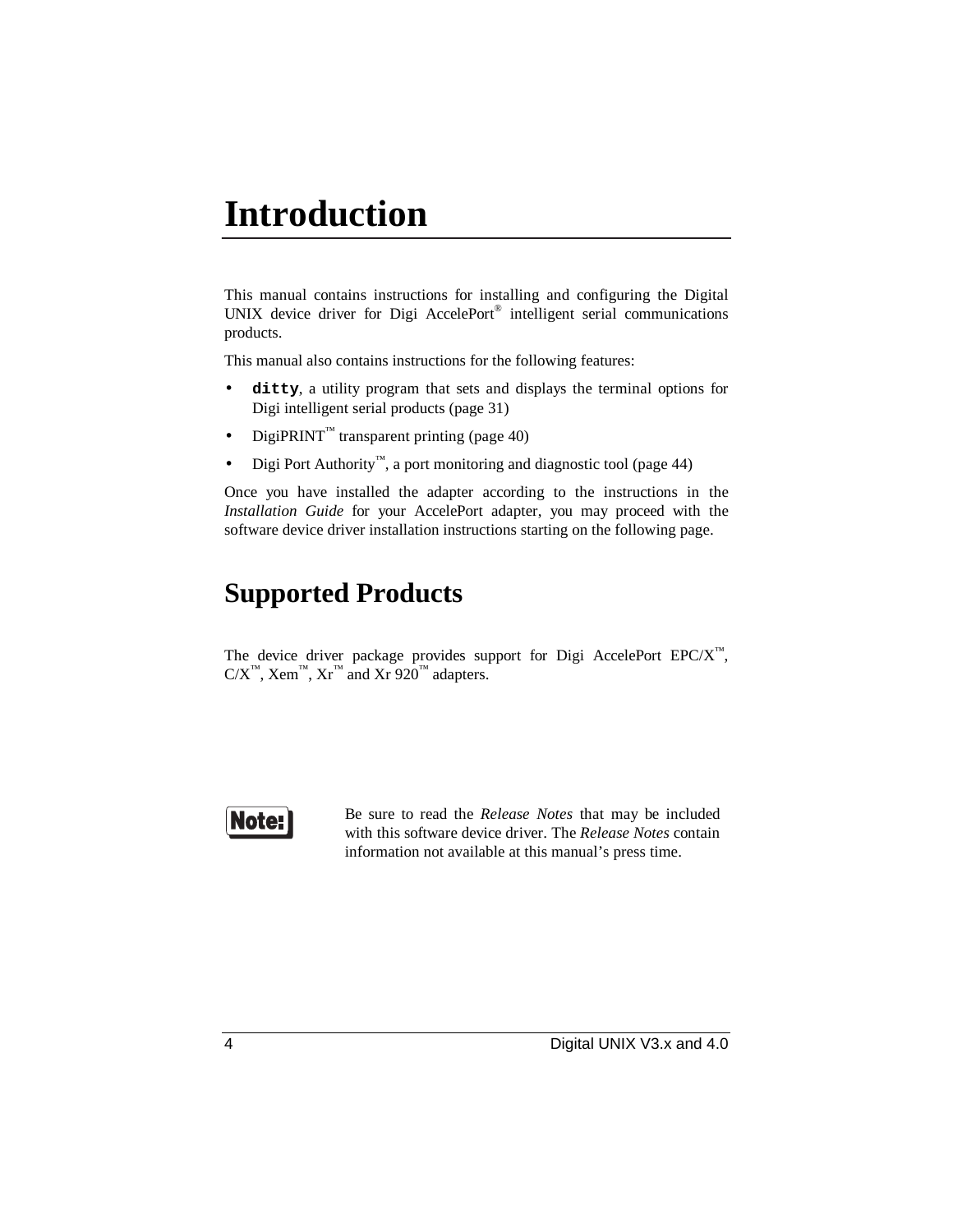# **Hardware Installation Notes**

The hardware installation procedure is different depending on the system bus architecture and the type of adapter you are installing. For complete information, refer to the *Installation Guide* for your adapter. This section deals with hardware installation issues that relate particularly to Digital UNIX installations.

### **PCI Adapters**

PCI adapter installation is the simplest, because the machine can do much of the configuration work for you. Simply choose an empty PCI slot and insert the adapter into this slot. The system will detect the adapter and assign it the necessary memory.



When you configure multiple Digi PCI adapters, you *must* do so in the order that they appear on the PCI bus, so that the adapter in PCI slot 1 is configured before the adapter in PCI slot 5.

### **ISA adapters in ISA Machines**

Installing an ISA adapter in an ISA based machine requires much more care than does the PCI installation. The system will not negotiate parameters for you, so you must first select values for four parameters which will not conflict with those chosen for other adapters installed in the system:

• I/O port address (set by DIP switches on the adapter — see the adapter's *Installation Guide*): the **isacfg** (see below) parameter for I/O port is **-iobase0**.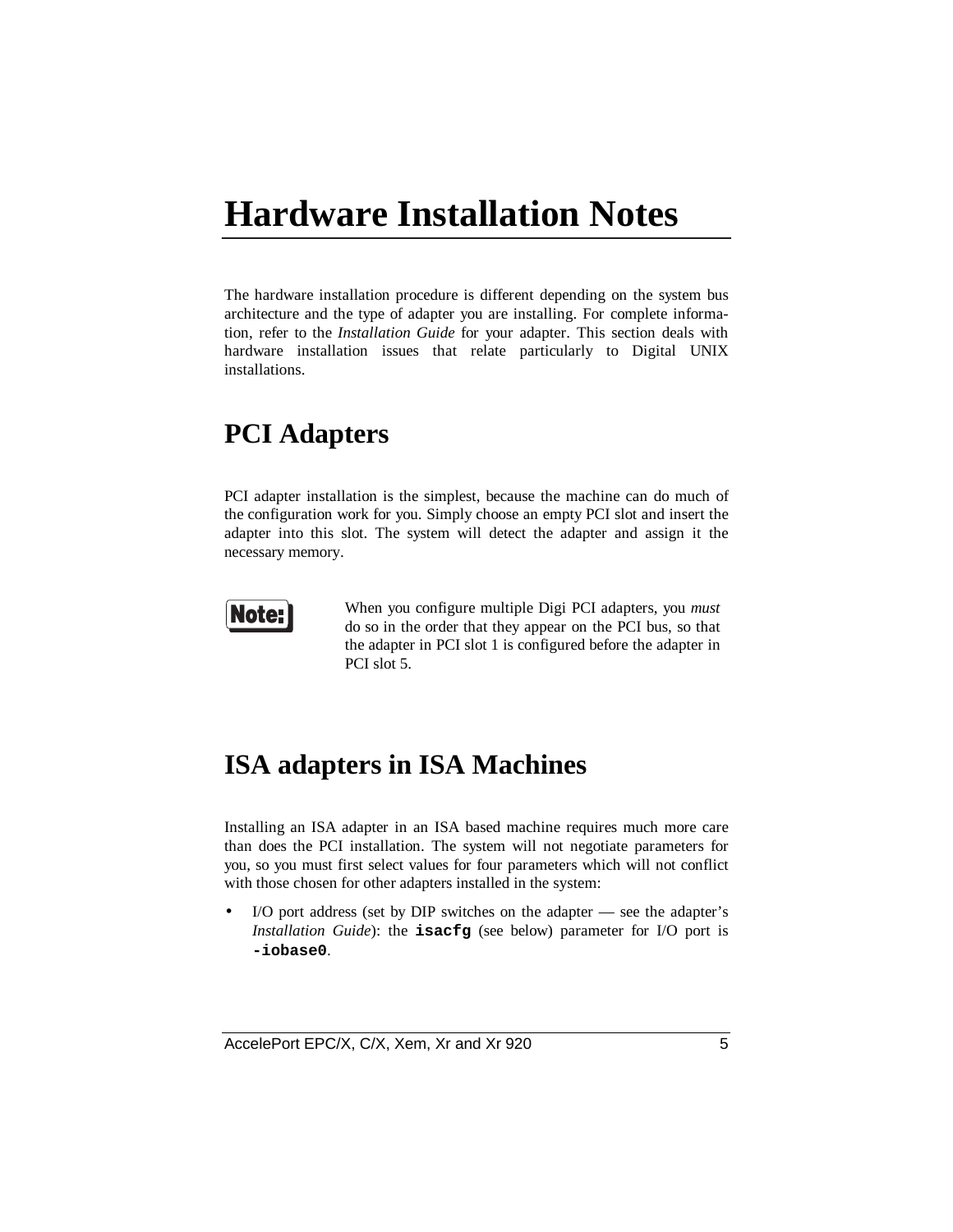- Dual ported memory address (see the adapter's *Installation Guide*): there are two **isacfg** (see below) parameters associated with the dual ported memory address: **-membase0** is used to specify the base address of the memory region; **-memlen0** specifies the size of the region and should *always* be set to **8000**.
- Slot number (since ISA systems don't address adapters by slot, the slot number doesn't have to match the physical slot in the machine, but the **isacfg** utility still requires each adapter to be assigned a unique slot number, which will also be used by the device driver): the **isacfg** (see below) parameter for slot number is "**-slot**".
- Device handle (in order for the Digital UNIX driver to correctly detect your Digi adapter, you must supply the text string "DGIBRD" for the handle): the **isacfg** (see below) parameter for the device handle is **-handle**.

To determine existing parameters and to set the parameters for the new adapter, use the **isacfg** utility, available at the SRM console prompt (**>>>**). This console command is used to maintain ISA information for the system. For more information on this utility, see the user information and hardware manuals for your system.



All numeric values supplied to the **isacfg** utility are interpreted as hexadecimal digits, and should be entered as such.

Examples:

To view all existing ISA configuration information:

**>>>isacfg -all**

To delete the entry for "slot 1", "dev 0":

**>>>isacfg -rm -slot 1 -dev 0**

To add an entry for an AccelePort Xr ISA adapter for "slot 5" with an I/O port address of 0x104 and a memory address of 0x90000:

**>>>isacfg -slot 5 -dev 0 -mk -handle DGIBRD -iobase0 104 -etyp 1 -enadev 1 -membase0 90000 -memlen0 8000**

Note that the above must be entered on a single command line.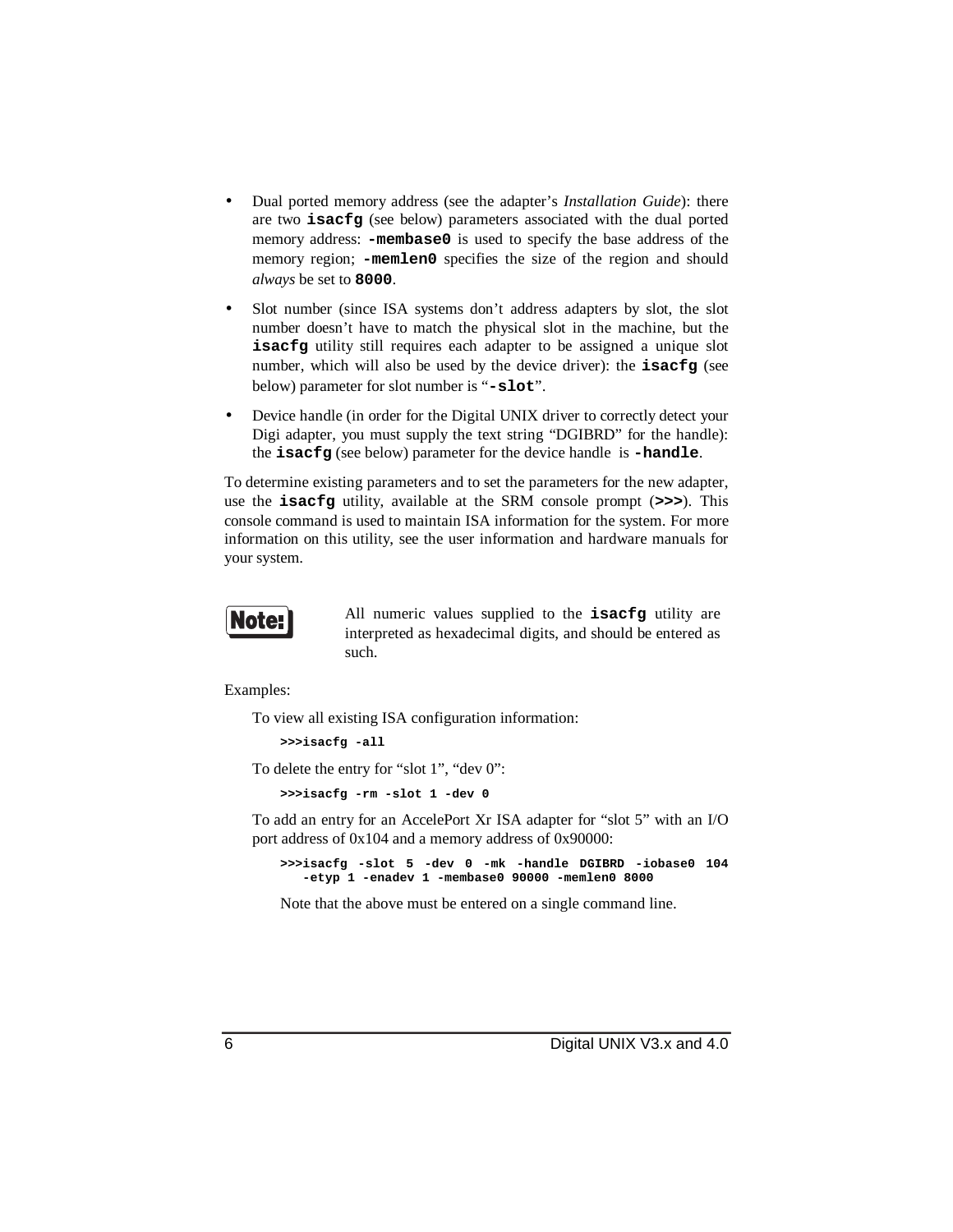### Note:

**show config** is an SRM command which will attempt to display information about adapters installed in all of the system buses. It can be a useful tool for finding conflicts in the dual ported memory or I/O address.

#### [Important!]

Before rebooting, be sure to use the **init** command at the console prompt to save any changes you have made to the ISA configuration.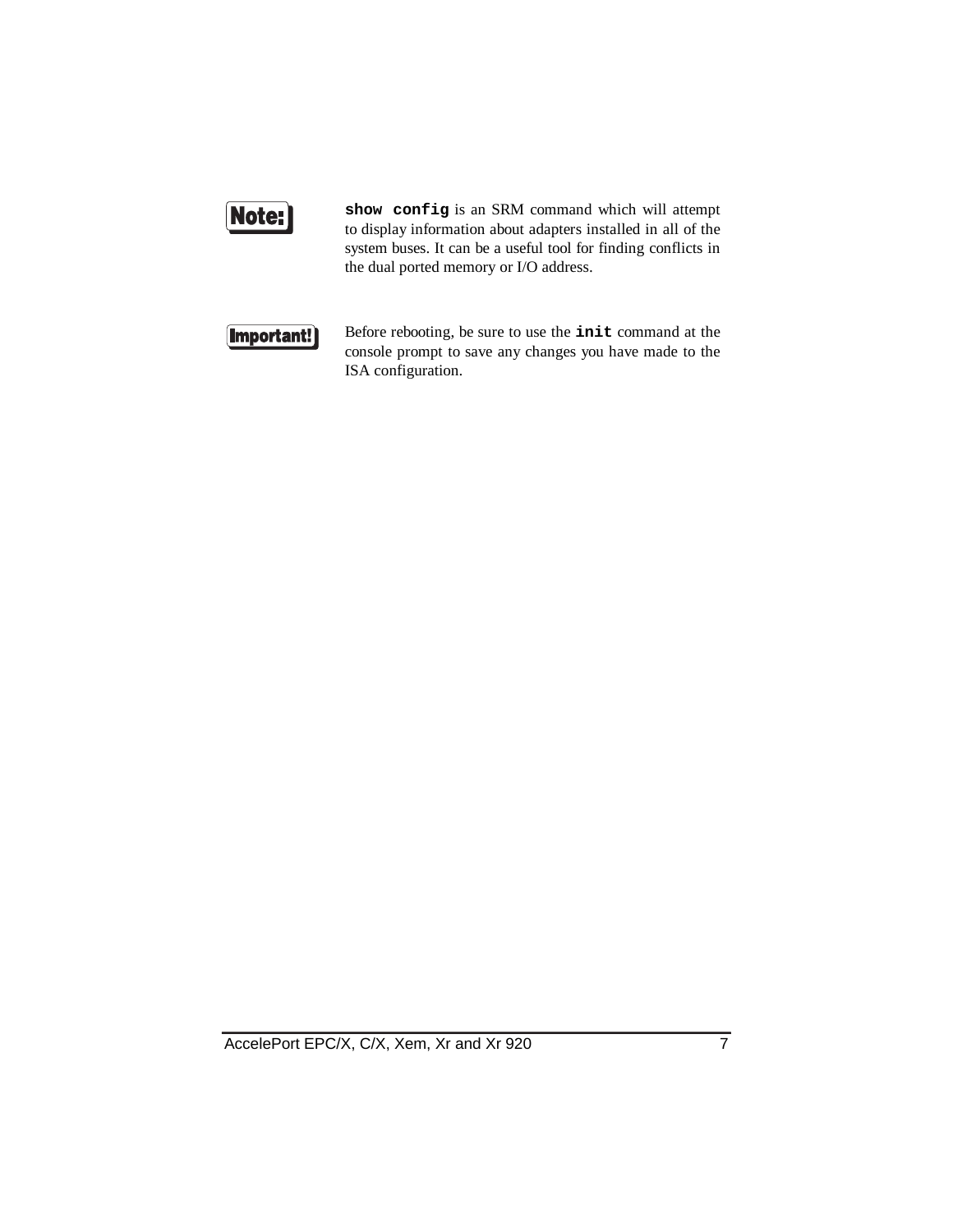### **EISA or ISA adapters in EISA Machines**

Installation of Digi AccelePort adapters in EISA machines is aided by the EISA Configuration Utility (ECU) provided by DEC with your computer. To access the ECU, load your working copy of the EISA Configuration Utility diskette in the diskette drive and enter **ecu** at the console prompt.

#### Important!

Be sure that the appropriate Digi configuration files have been copied to this disk before use; these files all have names of the form: "!DBI\*.CFG"

The ECU allows you to add, remove or configure adapters via a menu driven user interface. The information you supply to the ECU will be read by the driver during adapter initialization.



Be sure that none of the chosen I/O port and memory addresses conflict with other devices installed in your system. Use the **View or edit details** option in the ECU to verify this.



When configuring the Digital UNIX driver for multiple ISA or EISA adapters, you *must* do so in the order in which the adapters appear in the ISA or EISA bus. So an adapter in EISA slot 1 should be configured before one in slot 4.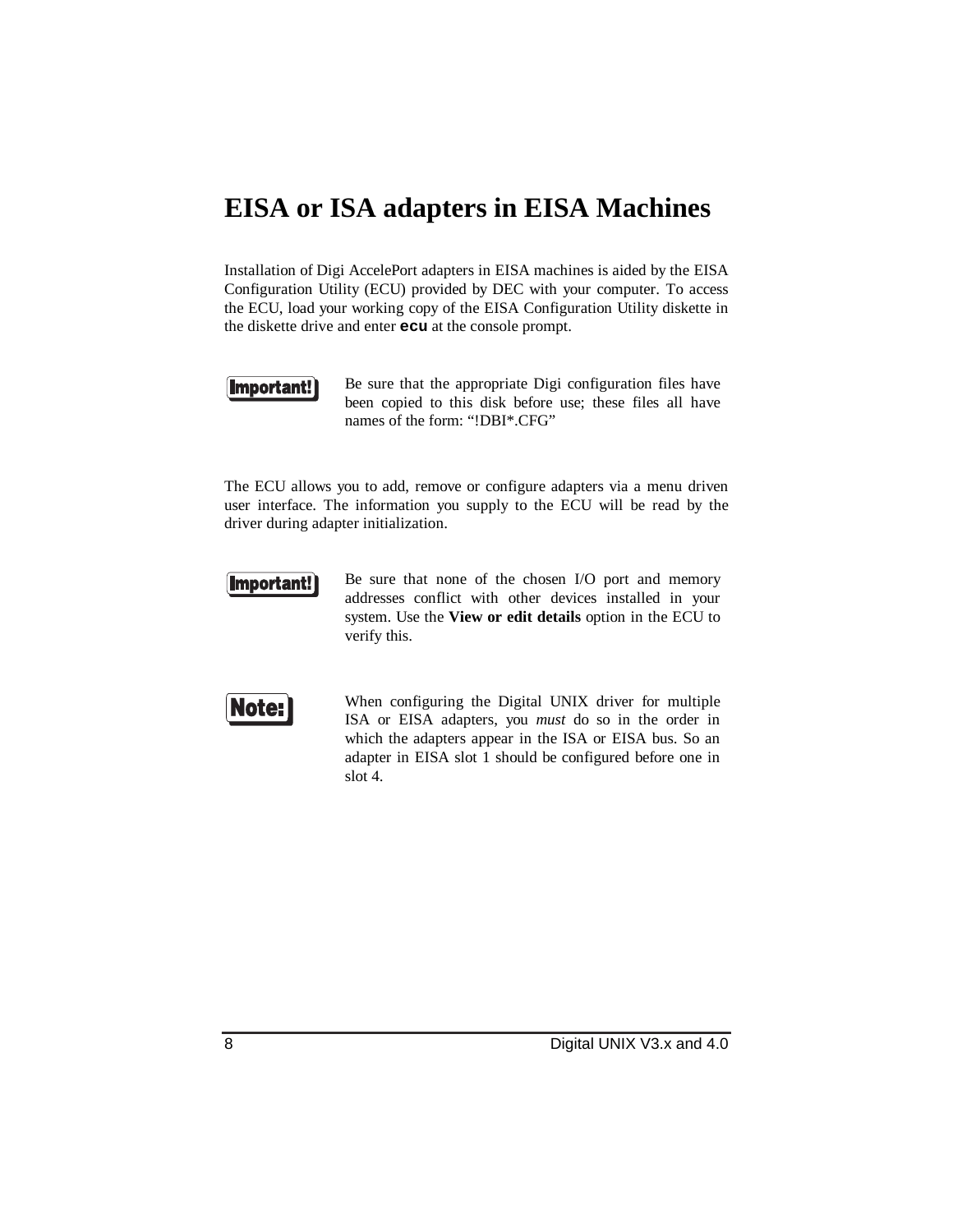## **Software Installation**



Software changes more rapidly than printed documentation can keep up. For this reason, some of the screens or prompts may not appear exactly as shown.

### **Installing the Driver Package**

- **1.** Log onto the console as super-user (root).
- **2.** To begin the installation, insert the Digi device driver diskette in the diskette drive and enter the following commands:

**cd / tar xf /dev/fd0a setld -l /tmp/digi**

This will run the software subset management utility designed to assist in add on package installation.

Refer to the *System Administrator's Guide* for more information on **setld**.

**3.** You will see the following (or something similar):

```
*** Enter subset selections ***
The following subsets are mandatory and will be installed automatically
unless you choose to exit without installing any subsets:
       * Digi AccelePort Device Driver Package
You may choose one of the following options:
      1) ALL of the above
      2) CANCEL selections and redisplay menus
      3) EXIT without installing any subsets
Enter your choices or press RETURN to redisplay menus.
Choices (for example, 1 2 4-6): 1
```
Choose option 1 to load the Digi AccelePort device driver package.

AccelePort EPC/X, C/X, Xem, Xr and Xr 920 9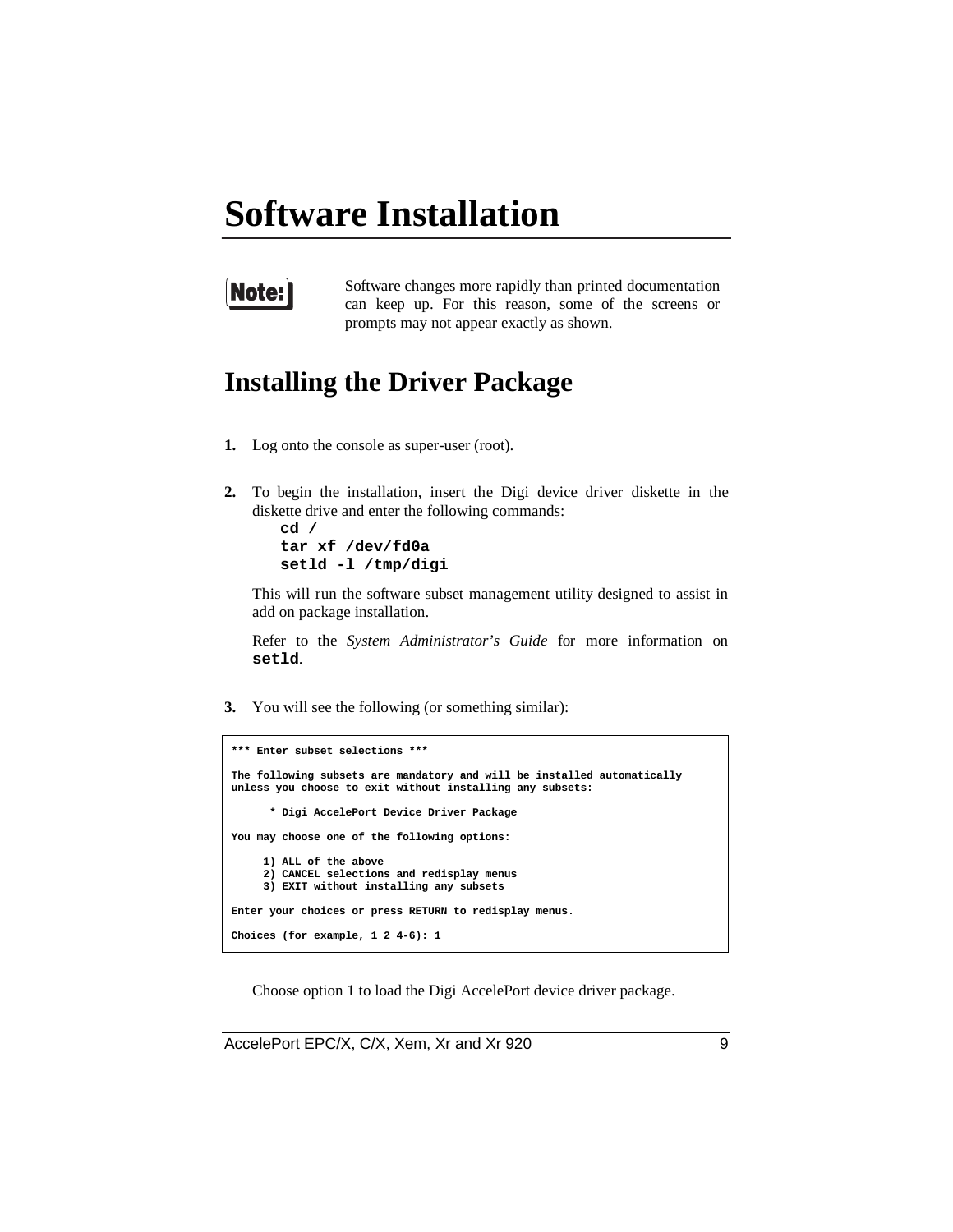

If a version of the Digi device driver package is already installed on the system, the installation procedure will fail.

See the system documentation of the **setld -i** command or *Uninstalling the Digital UNIX Device Driver* (on page 26 of this manual) for details on determining which version of the driver package is installed.

After the files have been copied, you see the following (or a similar) screen:

```
This script installs the Digi AccelePort device driver for:
         Digital Unix Rel. V4.0
This script also installs the information needed by Digital UNIX to use
these additional ports. This driver supports up to 7 asynchronous
serial adapters.
By default, the ports are installed with the basename "/dev/tty".
DigiPRINT ports are installed with the basename "/dev/pr".
         Hit <CR> to proceed or <Q> to quit:
```
Press <Enter>.

At this point in the configuration process, the driver package attempts to detect whether a saved configuration can be found. If a configuration is not found, the procedure will skip to step 4 without a prompt. If a configuration is found, you will be asked whether to use this saved configuration instead of manually entering the configuration. This option could be used to preserve a configuration during a device driver upgrade, for instance. If you choose to use the saved configuration, the installation procedure will complete automatically, and you will not be prompted for the remaining steps described in this section.

Saved configurations may be generated by the driver package during an uninstall operation, see *Uninstalling the Digital UNIX Device Driver* (on page 26) for details.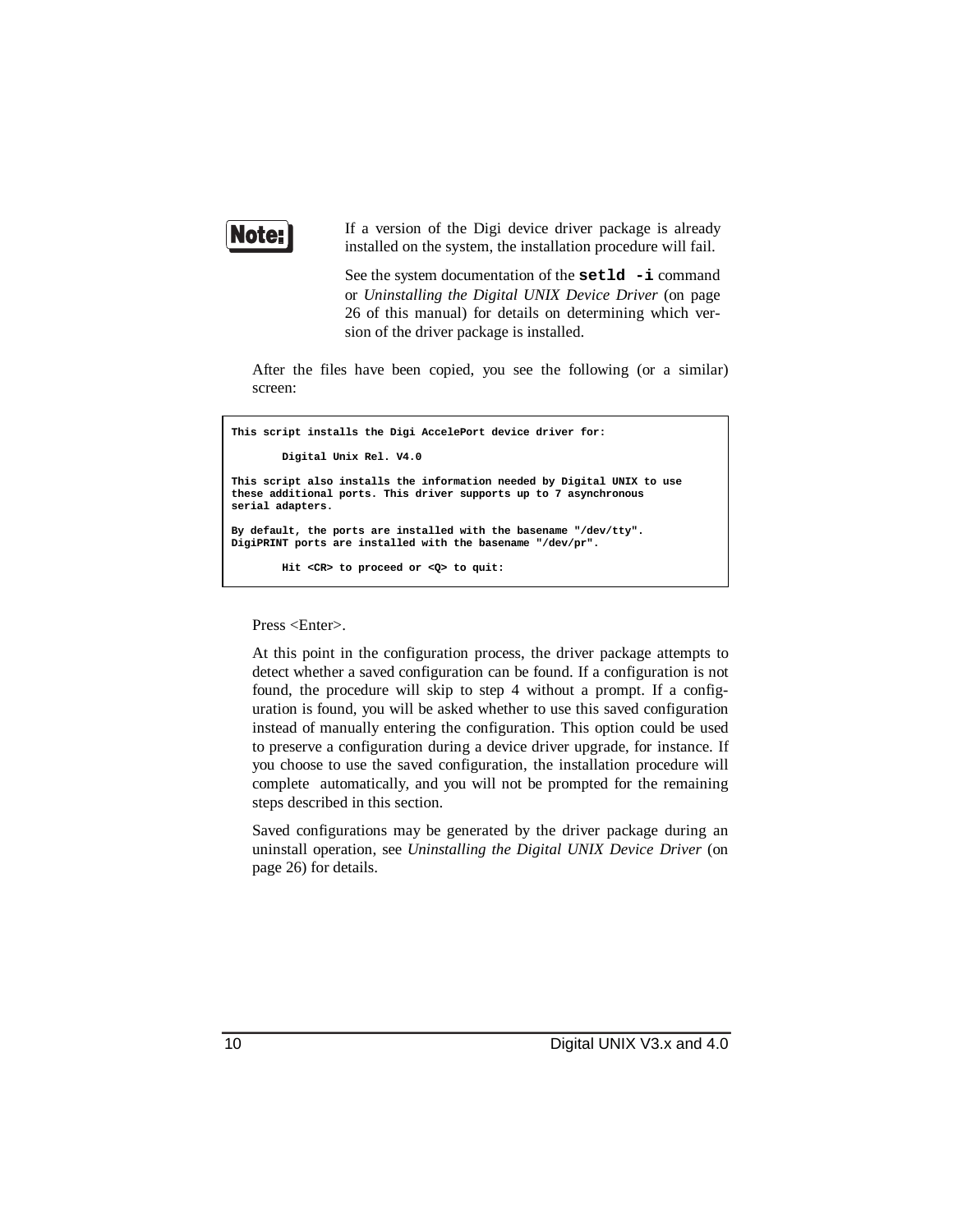**4.** The system displays:

```
Searching for port names already in use...
The port names (in the /dev directory) will look like:
         /dev/ttya01s
where "tty" indicates a tty device, "a" is an ID letter
that can be different for each port box, and "01" is the port number and
the suffix "m" or "s" is "modem" or "standard" tty.
Systems with a large number of ports may need to use some letters more
than once. When this occurs, the first box to use an ID letter will
get port numbers 01-16, the second box to use that letter will get
port numbers 17-32, and so on.
You can have the install script pick ID letters for you, assigning
letters consecutively (a,b,c,d,...) and starting over from the
beginning when it runs out of letters; or you can choose them manually.
Manual ID selection is recommended for larger systems, where it can be
used to help keep port names more organized.
Do you want ID letters picked for you (y or n)?
```
If you answer "**y**", ID letters will be automatically picked. If you answer "**n**", you will be asked (later in the procedure) to specify an ID letter for each PORTS™ module.

**5.** Now the system will ask:

**How many adapters do you wish to install (1-7)? 2**

Enter the number of adapters you have installed in your computer.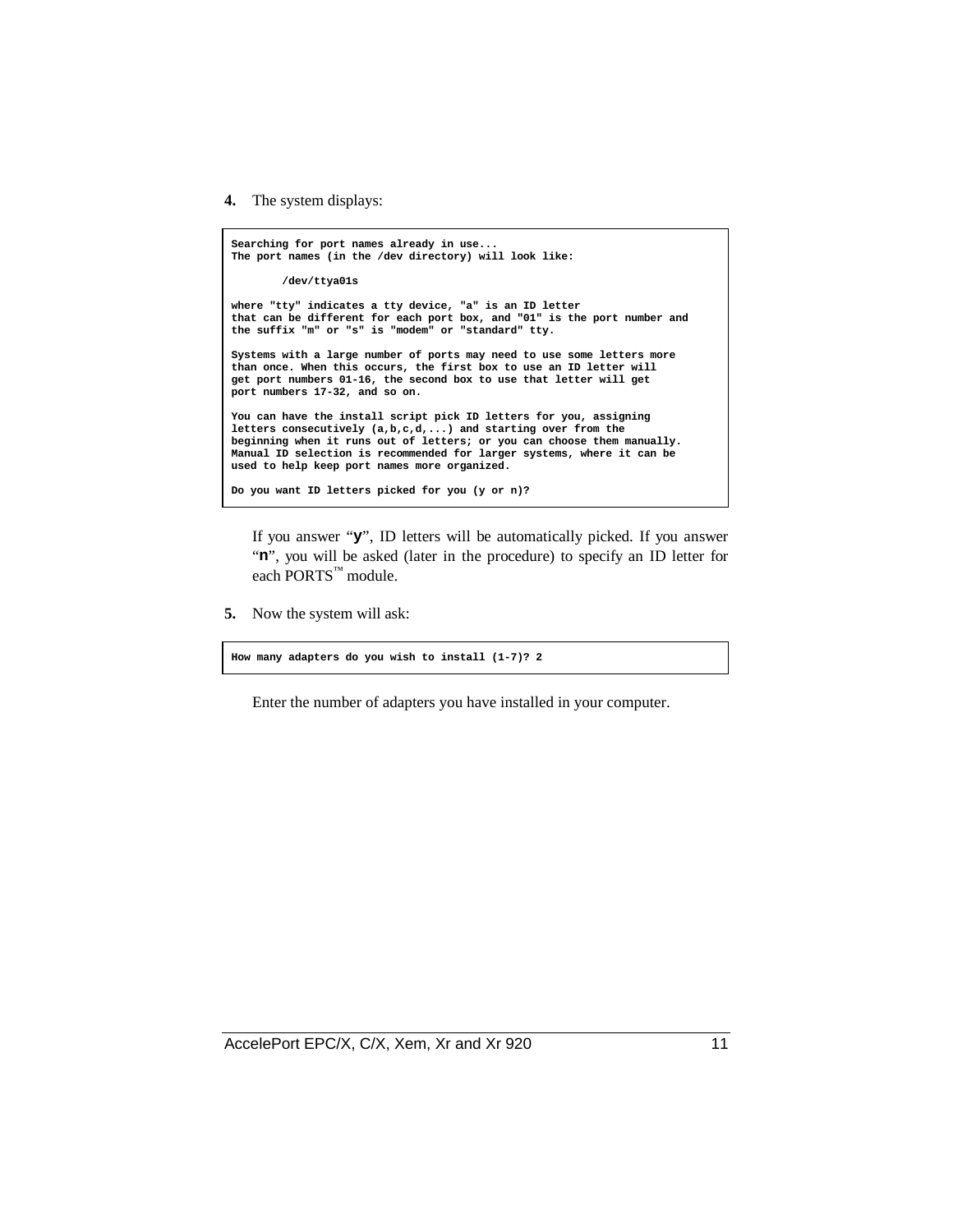*Steps 6-8 will be repeated for each EPC/X, C/X, Xem, Xr or Xr 920 host adapter installed in your system.*

**6.** You will see the display:

| Configuring adapter 1. |                              |                              |
|------------------------|------------------------------|------------------------------|
|                        | ISA/EISA Adapters supported: |                              |
|                        |                              | 1) AccelePort Xem ISA/EISA   |
|                        |                              | 2) AccelePort C/X ISA/EISA   |
|                        |                              | 3) AccelePort EPC/X ISA/EISA |
|                        | 4) AccelePort Xr ISA         |                              |
|                        | 5) AccelePort Xr 920 ISA     |                              |
|                        | PCI Adapters supported:      |                              |
|                        | 6) AccelePort Xem PCI        |                              |
|                        | 7) AccelePort C/X PCI        |                              |
|                        | 8) AccelePort EPC/X PCI      |                              |
|                        | 9) AccelePort Xr PCI         |                              |
|                        | 10) AccelePort Xr 920 PCI    |                              |
|                        | What type is adapter 1?      |                              |

Choose the applicable adapter type.

**7.** This step is different depending on the type of adapter you are installing. Follow the appropriate procedure for your adapter. *If you are installing an AccelePort Xr or Xr 920, skip this step, and go to Step 8, on page 17.*

*Xem—for C/X and EPC/X, follow the procedure on the next page.*

If you are installing an Xem host adapter, you will now be asked for the number of PORTS modules to be connected to the adapter:

```
 Configuring adapter 1.
 Adapter type is AccelePort Xem ISA/EISA Host Adapter.
PORTS modules:
 This adapter can have 1 to 4 EBI modules connected, for 8 to 64 ports.
    How many PORTS modules are connected to this adapter (1 - 4)?
```
Select the appropriate number for your installation.

If you answered "**n**" to the question "**Do you want ID letters picked for you?**" back in Step 6, you will also be prompted at this time for the ID letters to be assigned to each of the PORTS modules.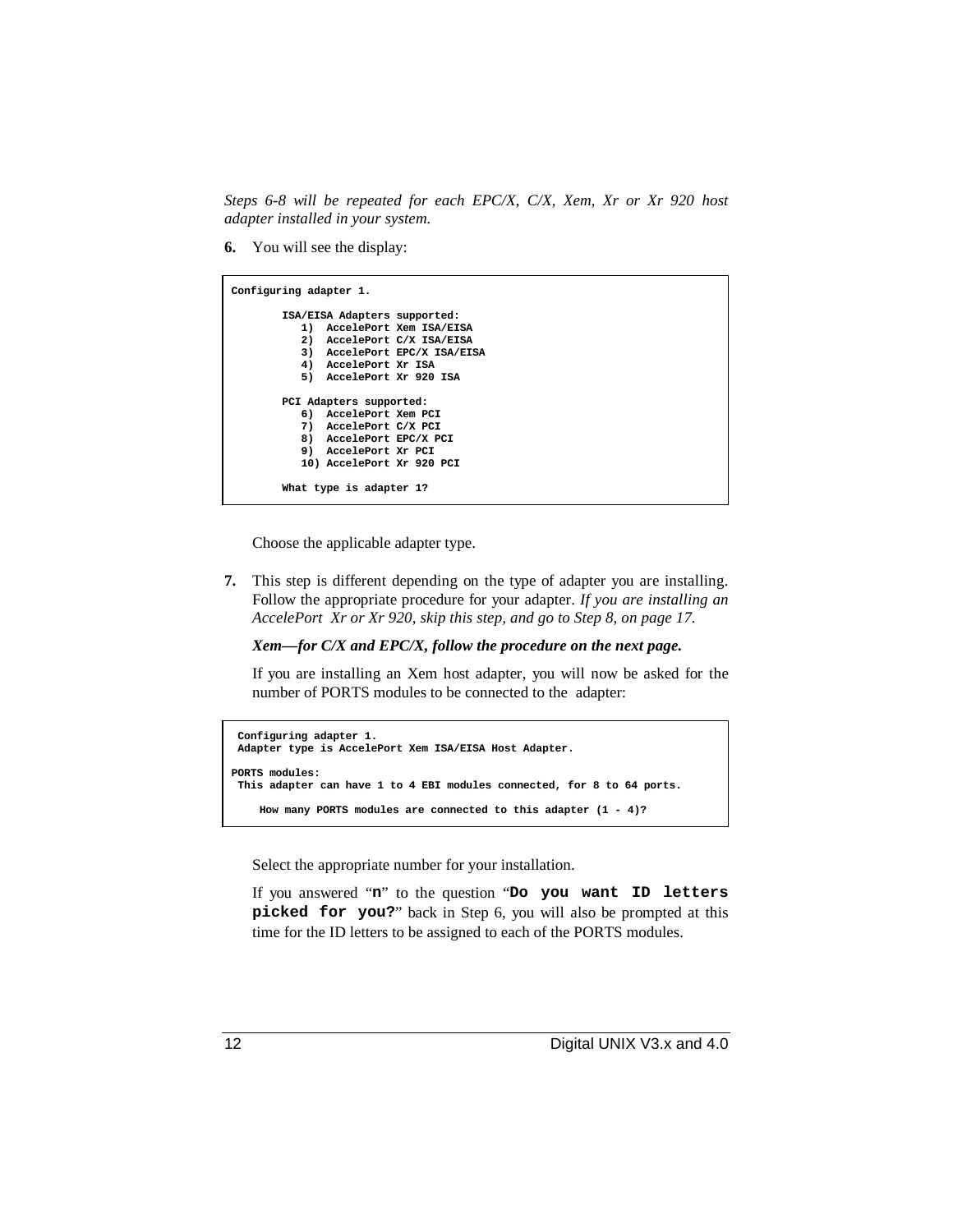You will also be asked for the number of ports on each PORTS module. Answer "8" for PORTS/8em™ modules or "16" for PORTS/16em™ modules.

*Now proceed to Step 8, on page 17.*

#### *C/X and EPC/X host adapters—for Xem host adapters, follow the procedure on the previous page.*

If you are installing an AccelePort C/X or EPC/X host adapter, you will be asked for configuration information for the two synchronous lines. This determines how the host adapter will communicate with the attached concentrator(s).

There are two methods for setting the line configuration: *basic* and *custom*. In the basic configuration, the sync lines are set to 8-wire direct and either 1228K bps or 10M bps (10M bps is applicable only to the EPC/X host adapter). The custom configuration allows you to select the wiring method and data rate for each sync line. You will see:

```
 Configuring adapter 1.
 Adapter type is AccelePort EPC/X ISA/EISA Host Adapter.
Line Configuration:
 The sync lines may be configured two ways. The basic method has all
 connections wired "8 wire direct" at a speed of either 1228K bps or
 10M bps, and can be used for quick set-up for most situations. The
 custom method allows you to choose speeds and wiring methods
 individually.
```
 **Do you want to use the basic installation method (y/n)?**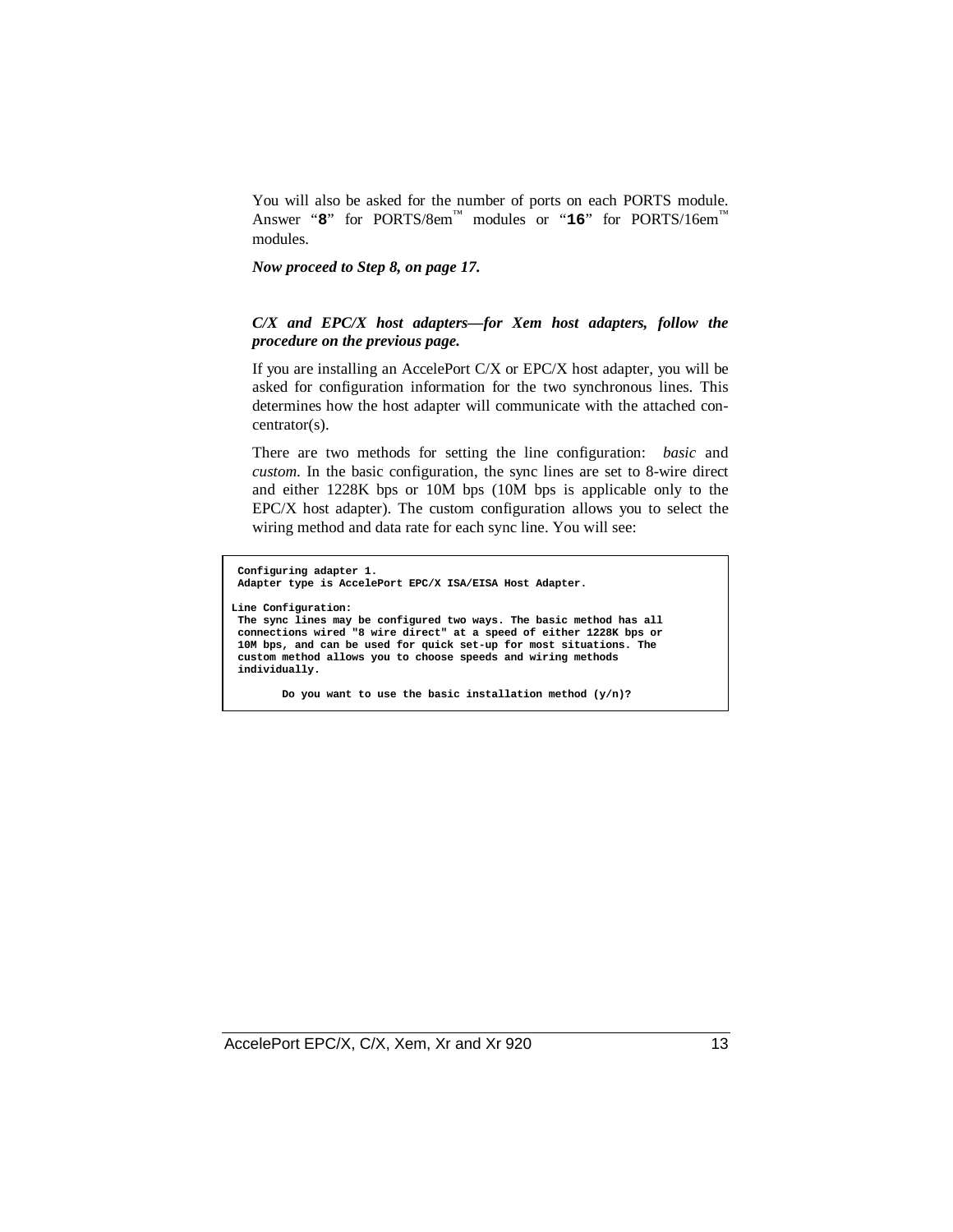*Basic Configuration (for Custom Configuration, see page 16)*

**7a.** If you are installing an EPC/X host adapter, you will see the following screen (if you are installing a C/X host adapter, skip to Step 7b):

```
 Configuring adapter 2.
 Adapter type is AccelePort EPC/X ISA/EISA Host Adapter.
Basic Configuration:
 One of two line speeds must be chosen for the basic configuration
 method. The choices are 1228K bps and 10M bps. Running the sync
 lines at 1228K bps maintains compatibility with C/CON-16
 concentrators. Running the sync lines at 10M bps allows higher
 performance, but is not compatible with C-CON/16 concentrators and
 restricts the length of the sync cable. For more information, see
 the manual.
         1) 1228K bps
         2) 10M bps
 Which speed do you wish to run the sync lines at?
```


Select 10M bps *only* if:

- all attached concentrators are EPC/CON-16 concentrators, and
- the *cumulative* length of all daisy chain cables on either sync line is 30 feet or less.

See the EPC/CON-16 *Installation Guide* for more detailed information about data rates versus cable lengths.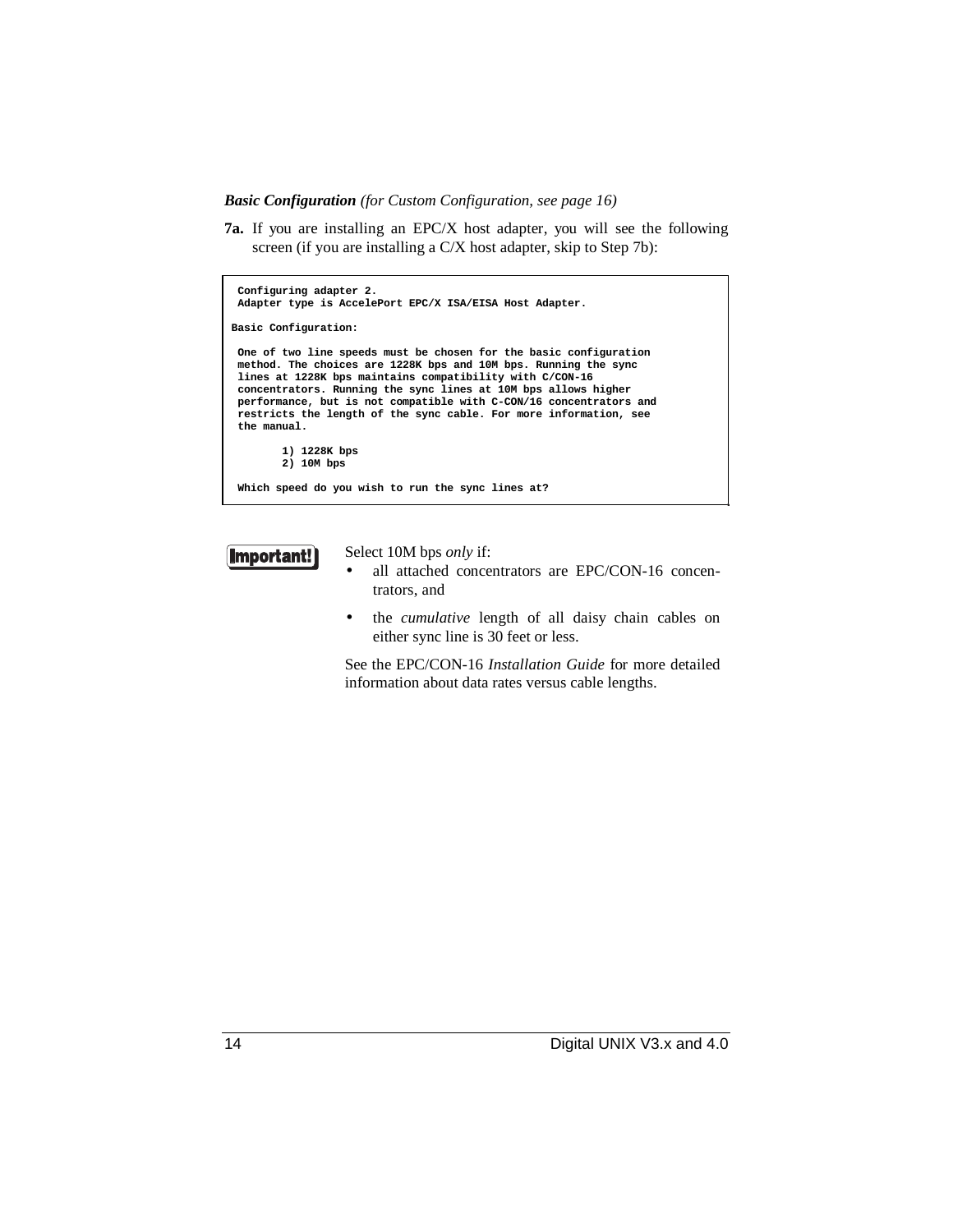**7b.** Now you will be asked how many concentrators are attached to each sync line. For EPC/X host adapters, you will also be asked how many EBI modules are attached to each concentrator (this refers to PORTS/16em or PORTS/8em modules connected to the "EBI Out" port of EPC/CON-16 concentrators), and how many ports are on each EBI module (answer "**8**" for PORTS/8em modules, or "**16**" for PORTS/16em modules).

#### **Important!)**

#### **EPC/CON-16 and newer C/CON-16 Concentrators**

EPC/CON-16 and newer C/CON-16 concentrators (which have a plastic case) must have their node numbers set manually at installation (see the concentrator *Installation Guide* for instructions). When asked for the number of concentrators, enter the *node number* of the last concentrator in each sync line (which may be different from the actual number of concentrators). Normally concentrator node numbers are assigned sequentially, beginning with 1; however, if you are planning to add more concentrators later, and want to configure the driver and create the devices in **/dev** to support the future concentrators, you may skip node numbers to allow for later insertion of concentrators. For example, if you have three concentrators attached to a sync line, but are planning to add three more, the node number of the last concentrator in the chain should be set to "6", and you should enter "6" for the number of concentrators (it is important that these numbers match, because the driver uses them to set the communication mode of the last concentrator to enable it to return data to the host adapter).

#### **Older C/CON-16 Concentrators**

Older C/CON-16 concentrators (which have a metal case) are always assigned node numbers sequentially, beginning with 1. If all of the concentrators on a sync line are older models, enter the actual number of concentrators (which will correspond to the node number of the last concentrator in the chain).

#### **Mixed Older and Newer Concentrators**

When mixing older and newer concentrators on a sync line, the older concentrators must be attached closest to the host adapter, and newer concentrators must be at the end of the chain. In this case, use the *node number* that has been set in the last concentrator in the chain (which may be different from the actual number of concentrators).

#### *Now proceed to Step 8, on page 17.*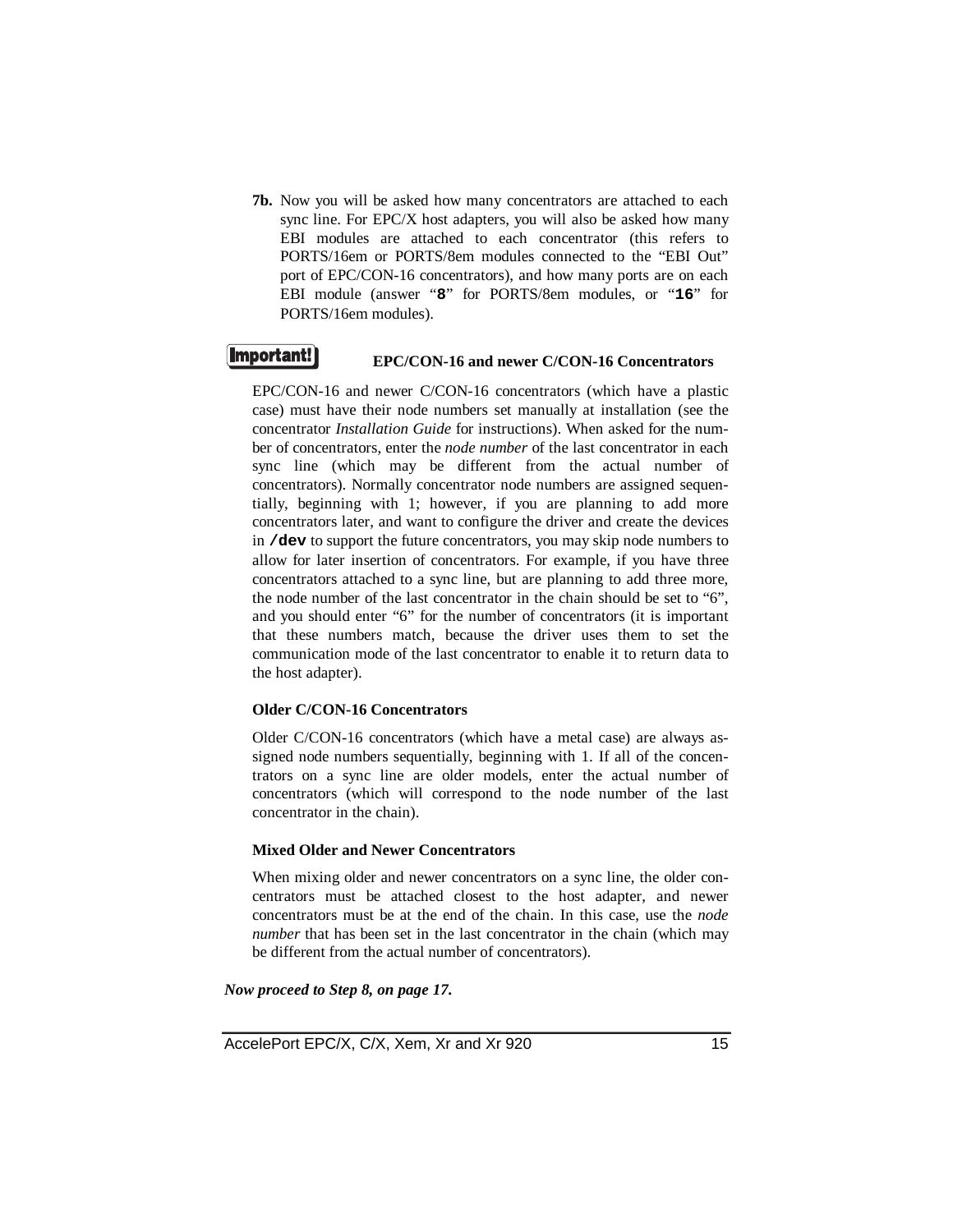#### *Custom Configuration*

The custom configuration requires you to specify the wiring method and the data rate for each sync line. The wiring options are:

- 1) 4-wire direct
- 2) 8-wire direct
- 3) 8-wire synchronous modem
- 4) EIA-232 synchronous modem

The supported data rates are:

| 4-wire direct                    |            |            |              |          |
|----------------------------------|------------|------------|--------------|----------|
| 1) $230K$                        | 2) 460K    | 3) $921K*$ | 4) $1843K*$  |          |
| 8-wire direct                    |            |            |              |          |
| 1) 2400                          | 5) 38.4K   | 9) 230K    | 13) $1843K*$ | $1710M*$ |
| 2) 4800                          | 6) 57.6K   | 10) 460K   | 14) 2458K*   |          |
| 3) 9600                          | 7) 76.8K   | 11) 921K   | 15) 3686K*   |          |
| 4) 19.2K                         | 8) 115K    | 12) 1228K  | 16) 7373K*   |          |
| 8-wire synchronous modem         |            |            |              |          |
| 1) 2400                          | $6)$ 38.4K | 10) 460K   |              |          |
| 2) 4800                          | 7) 57.6K   | 11) 921K   |              |          |
| 3)9600                           | 8) 76.8K   | 12) 1228K  |              |          |
| 4) 14.4K                         | 9) 115K    |            |              |          |
| 5) $19.2K$                       | 10) 230K   |            |              |          |
| 8-wire EIA-232 synchronous modem |            |            |              |          |

| 1) 2400 | 4) 14.4K | 7) 57.6K |
|---------|----------|----------|
| 2) 4800 | 5) 19.2K | 8) 64.1K |
| 3) 9600 | 6) 38.4K | 9) 76.8K |

\* Rates with an asterisk are incompatible with C/CON-16 concentrators. These data rates can only be used if *all* concentrators on a given sync line are EPC/CON-16 concentrators. Also, see *Restrictions on Cable Lengths* in the EPC/CON-16 *Installation Guide and Reference Manual*.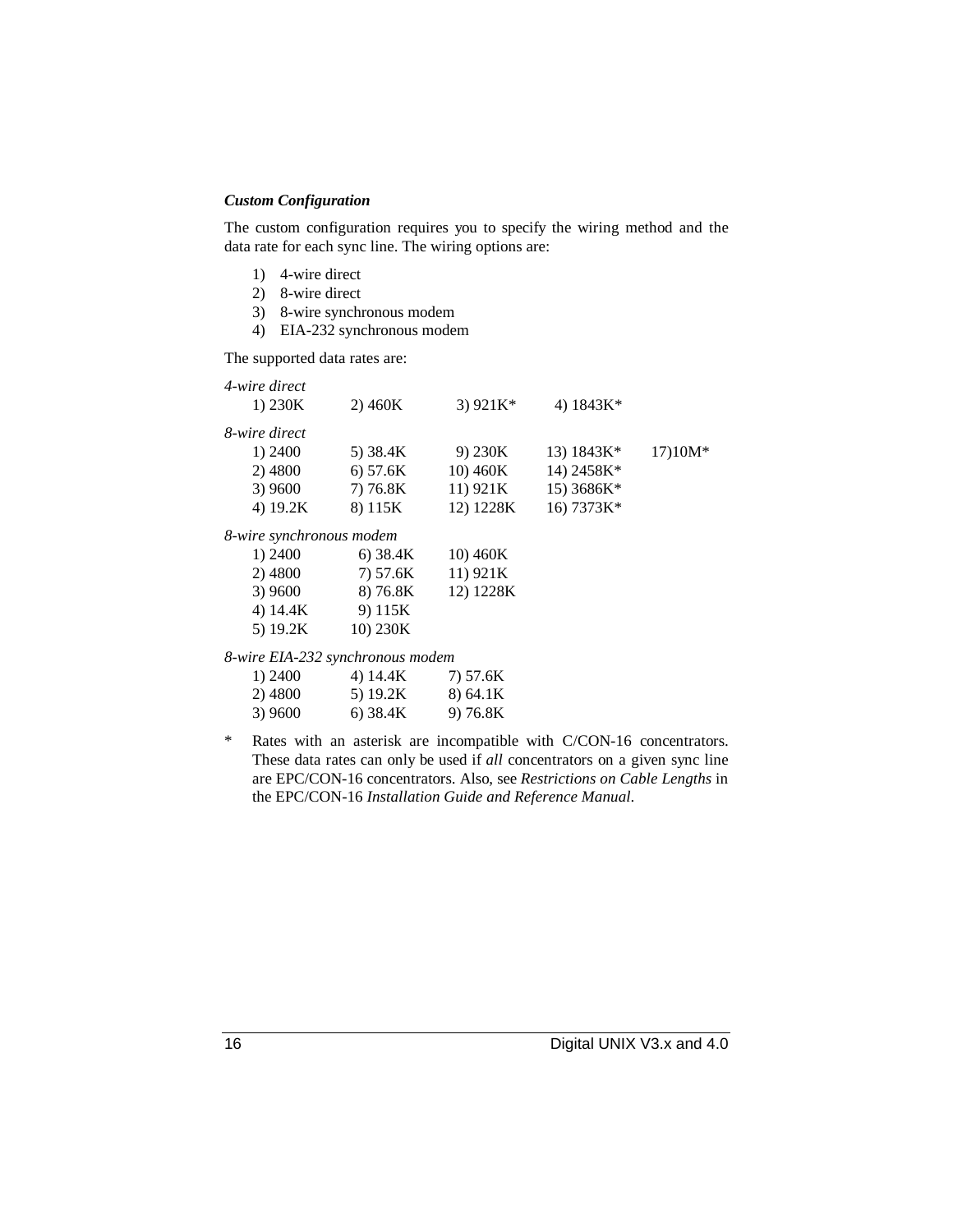**8.** You will now be asked to confirm the configuration for the adapter:

If you have installed an AccelePort Xem with four PORTS modules, you will see something like this:

|                | You have selected the following configuration for adapter 1:<br>Adapter Type: AccelePort Xem ISA/EISA host adapter. |
|----------------|---------------------------------------------------------------------------------------------------------------------|
|                | Module Port Names                                                                                                   |
| 1              | $ttya01[ms] - ttya16[ms]$                                                                                           |
| $\overline{a}$ | $t$ t $v$ b01 $\lceil ms \rceil - t$ t $v$ b08 $\lceil ms \rceil$                                                   |
| 3              | $ttyc01[ms] - ttyc08[ms]$                                                                                           |
| 4              | $ttvd01fms1 - ttvd16fms1$                                                                                           |
|                | Is this configuration acceptable $(y \text{ or } n)$ ?                                                              |

If you have installed an EPC/X host adapter, you might see something like this:

| You have selected the following configuration for adapter 2:<br>AccelePort EPC/X ISA/EISA Host Adapter. |               |                                                               |
|---------------------------------------------------------------------------------------------------------|---------------|---------------------------------------------------------------|
| Connections<br>Speed                                                                                    | Cabling       | Port Names                                                    |
| Line 1                                                                                                  |               |                                                               |
| Concentrator 1<br>10M                                                                                   | 8 wire direct | $t$ tye $01$ [ms] - $t$ tye $16$ [ms]                         |
| EBI Module 1                                                                                            |               | $ttyf01[ms] - ttyf16[ms]$                                     |
| EBI Module 2                                                                                            |               | $ttyq01[ms] - ttyq08[ms]$                                     |
| EBI Module 3                                                                                            |               | $ttyh01[ms] - ttyh08[ms]$                                     |
| Concentrator 2<br>10M                                                                                   | 8 wire direct | $ttyi01[ms] - ttyi16[ms]$                                     |
| Line 2                                                                                                  |               |                                                               |
| 10M<br>Concentrator 1                                                                                   | 8 wire direct | $\texttt{ttyj01}[\texttt{ms}] - \texttt{ttyj16}[\texttt{ms}]$ |
| 10M<br>Concentrator 2                                                                                   | 8 wire direct | $ttyk01[ms] - ttyk16[ms]$                                     |
| EBI Module 1                                                                                            |               | $tty101[ms] - tty108[ms]$                                     |
| Concentrator 3<br>10M                                                                                   | 8 wire direct | $ttym01[ms] - ttym16[ms]$                                     |
| 10M<br>Concentrator 4                                                                                   | 8 wire direct | $ttyn17[ms] - ttyn32[ms]$                                     |
| Is this configuration acceptable $(y \text{ or } n)$ ?                                                  |               |                                                               |

If you accept the configuration, Steps 6-8 will be repeated for each additional adapter specified in Step 5. Otherwise, you will be returned to Step 6 (page 12) to re-enter the configuration for the current adapter.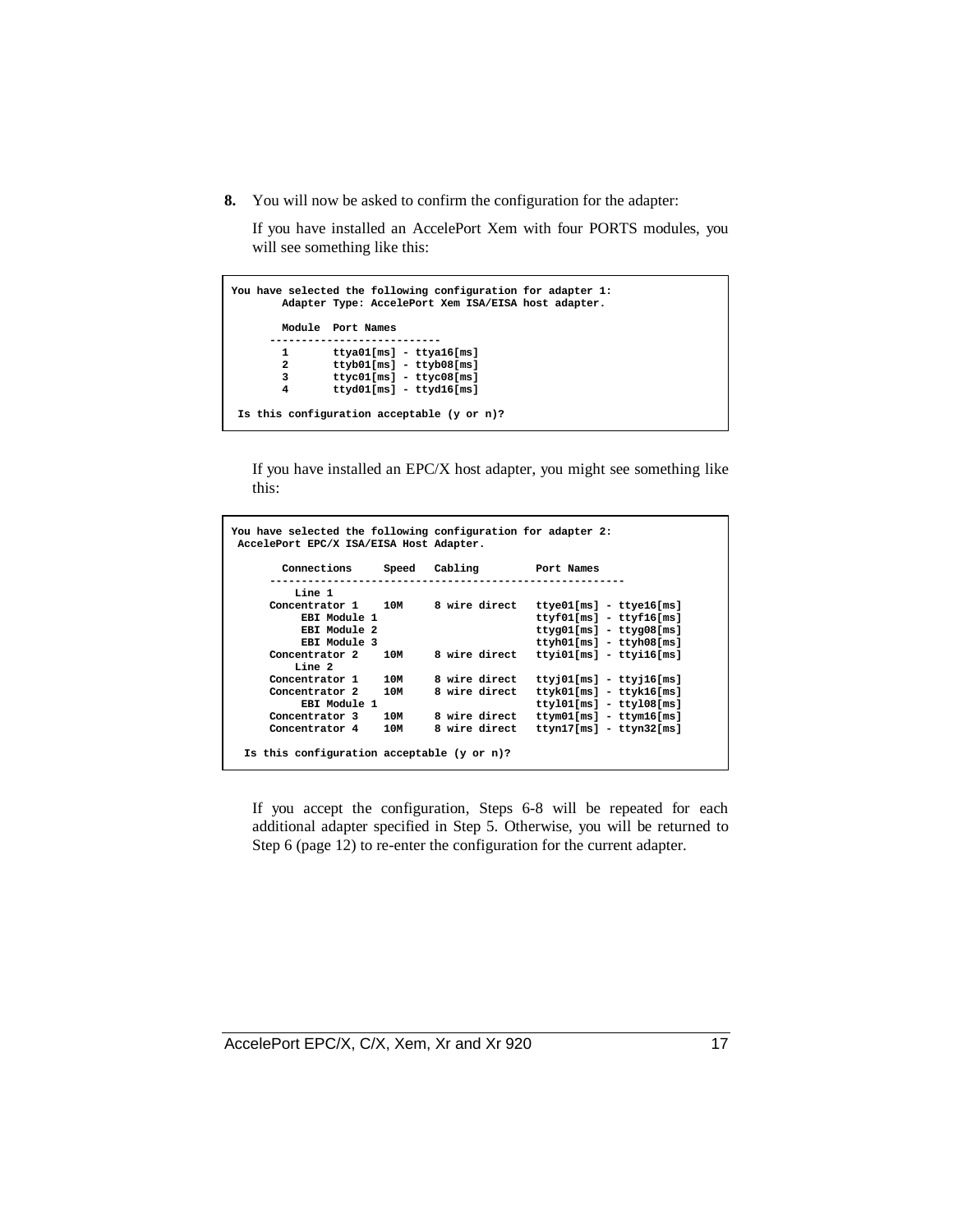**9.** Next, you need to select the **altpin** setting. This allows alternate wiring of the RJ-45 modular connectors. The default for **altpin** is OFF, giving you the standard Digi RJ-45 pinouts. Setting **altpin** to ON enables the alternate RJ-45 pinouts. (This is useful for 8-pin RJ-45 connectors. See the *Installation Guide* for your adapter, and page 33 of this manual for more details.)

The following message is displayed when setting up adapter number 1:

**Altpin is provided to allow the DCD input signal to be exchanged with the DSR input. This is useful on products with RJ-45 connectors as these products have DCD on pin 10. Choosing altpin will allow the use of 8-pin connectors while still having the benefit of full modem control. The use of altpin on products with DB-25 connectors is not normally recommended.**

The software then asks:

```
The default setting for altpin is off.
Is this acceptable (y or n)?
```
Answer **y** or **n** as appropriate.

Note that answering "**n**" here activates the **altpin** configuration for *all* ports. Individual ports can be set with **ditty**. (See page 33.)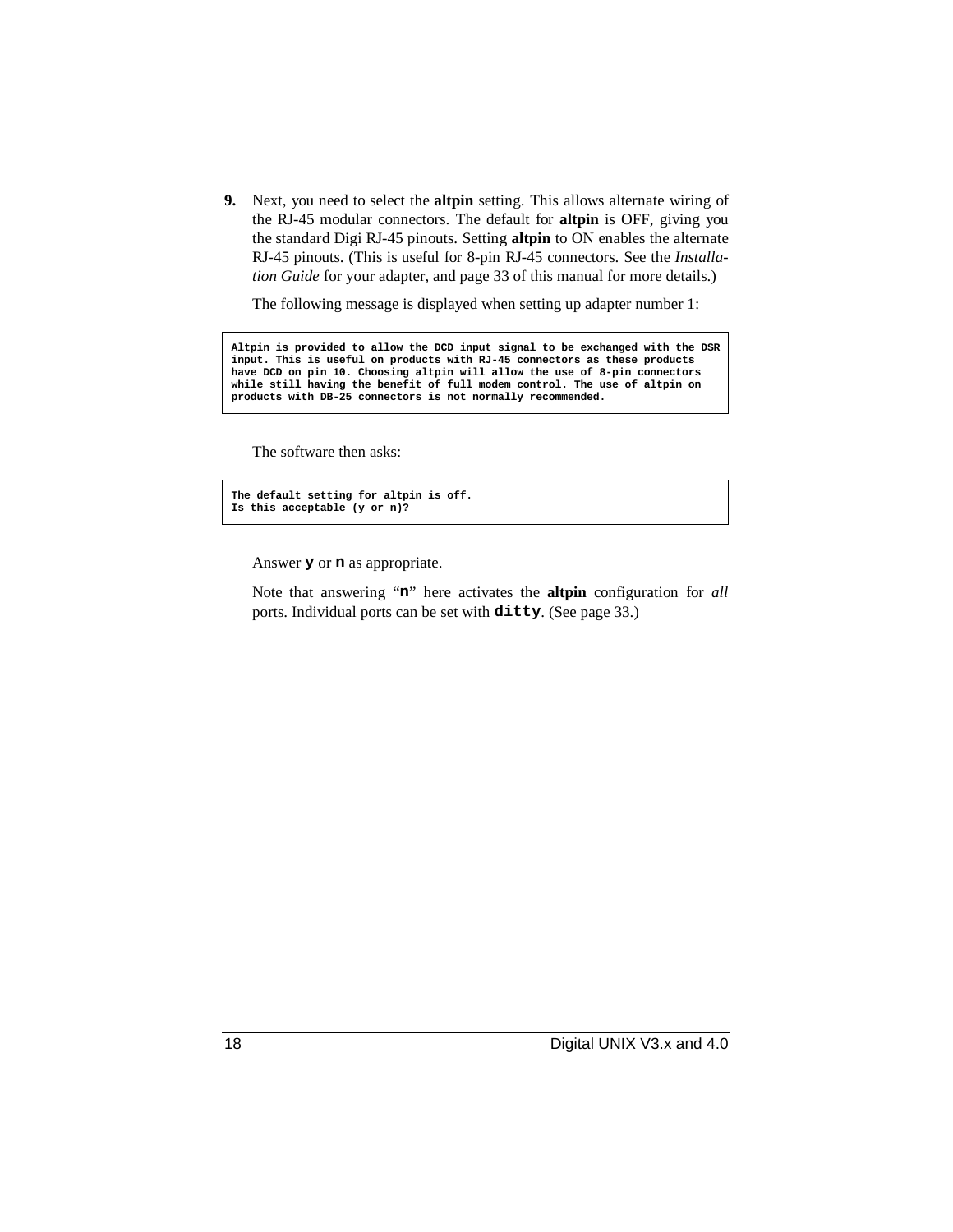### **Creating New Devices**

The devices will be created in the **/dev** directory during the next system boot.

The Digi driver will support up to seven AccelePort EPC/X, C/X, Xem, Xr and/or Xr 920 host adapters.

AccelePort C/X host adapters can have up to eight concentrators attached.

AccelePort EPC/X host adapters can each have up to 14 concentrators and/or PORTS. The maximum number of concentrators per synchronous line is eight. PORTS modules may be attached to the concentrators, as long as the total number of boxes (concentrators and PORTS modules) does not exceed 14.

AccelePort Xem adapters can each have four PORTS modules attached.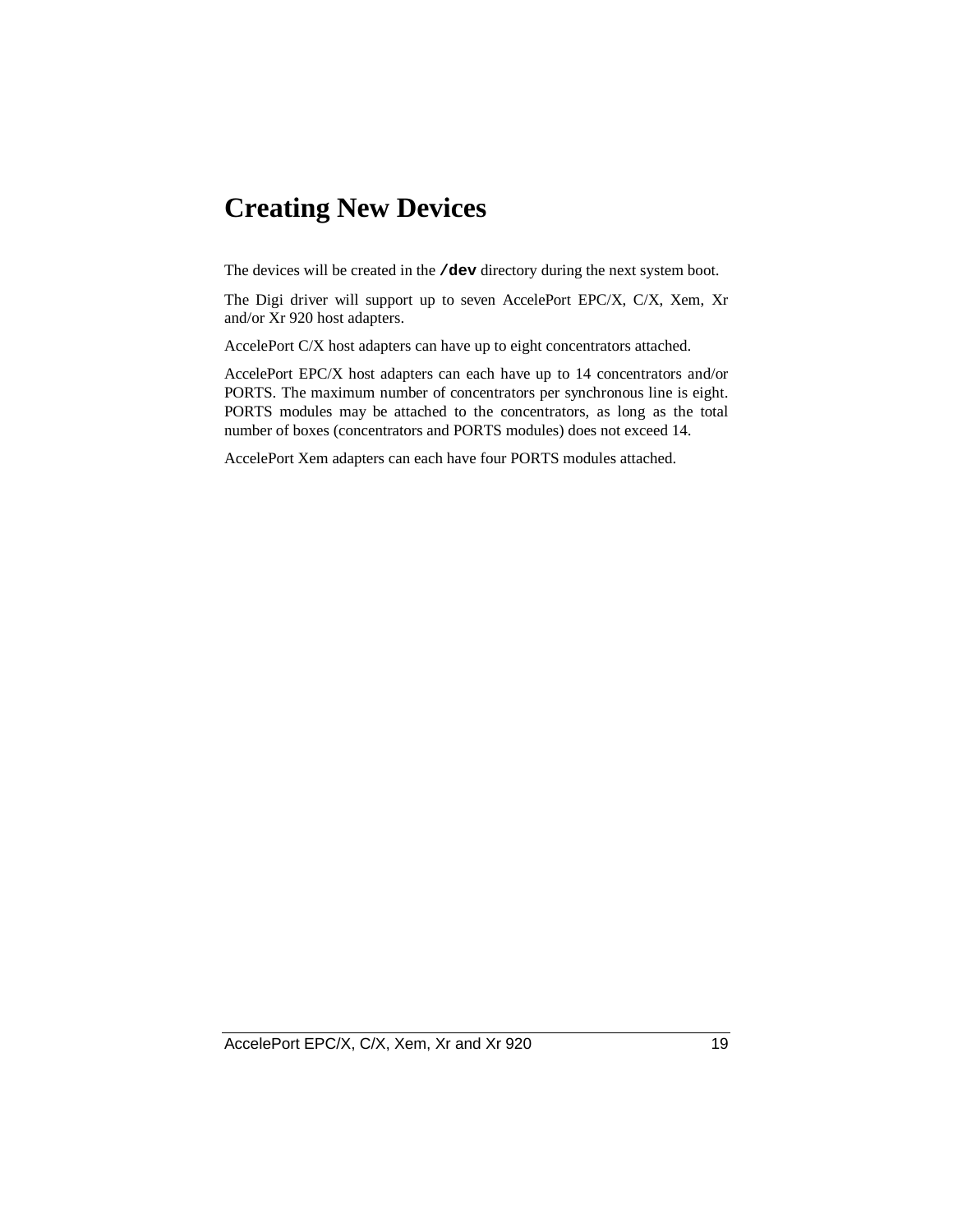The devices are named according to the following conventions:

|                                                                                                                                                                        | Format used for port names                                                                                                                     |  |  |
|------------------------------------------------------------------------------------------------------------------------------------------------------------------------|------------------------------------------------------------------------------------------------------------------------------------------------|--|--|
| /dev/tty<br>Base name path for tty devices.                                                                                                                            |                                                                                                                                                |  |  |
| $/$ dev $/$ pr                                                                                                                                                         | Default base name for DigiPRINT transparent printing devices.                                                                                  |  |  |
| $a-z$                                                                                                                                                                  | Concentrator or PORTS module letter I.D. Legal letters are a-z.                                                                                |  |  |
| 01-96                                                                                                                                                                  | Port number on the individual concentrator or PORTS module.                                                                                    |  |  |
| s, m                                                                                                                                                                   | Indicates whether port is a "standard" (s) or "modem" (m) port.<br>Modem ports can only be opened when Data Carrier Detect (DCD)<br>is active. |  |  |
| By default, "standard" ports use software (XON/XOFF) flow control;<br>"modem" ports use hardware (RTS/CTS) flow control.                                               |                                                                                                                                                |  |  |
| For example, standard tty port 4 on concentrator or PORTS module "b" will<br>be /dev/ttyb04s. The same port with modem control enabled would be named<br>/dev/ttyb04m. |                                                                                                                                                |  |  |
|                                                                                                                                                                        | NOTE: A port may be enabled as either a standard or modem tty device,<br>but not both.                                                         |  |  |

A special device named **epcadl** will also be created in the **/dev** directory. This device is a "control port" and is used by Digi-supplied utilities (such as DPA and downld) for driver maintenance. This device SHOULD NOT be used as a serial port device.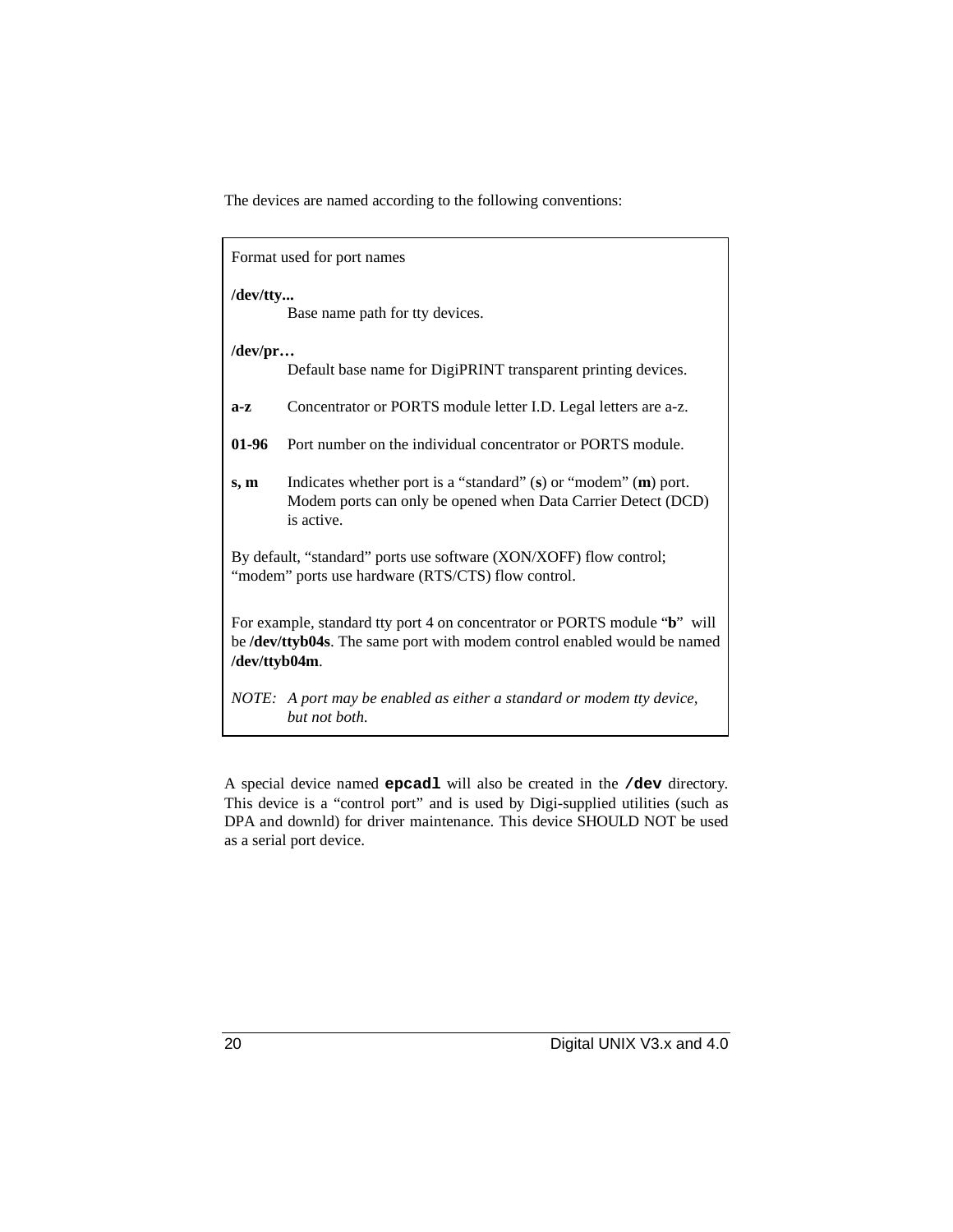### **Installing the New Kernel**

The device driver software installation is now complete, and the new kernel must be installed.

To rebuild the kernel, issue the following command:

**doconfig -c** <*name*>

where *name* is the SCF (System Configuration File) you wish to use.

Please consult your *System Administrator's Guide* for more details about **doconfig**.

Be sure to replace the current kernel with the new kernel. It is generally a good idea to back up the current kernel first.

When you reboot your computer, you should see messages which indicate the adapter is functioning. Your screen will look something like this:

**epca port:0x00000208 mem=0x000C0000 ports=32 AccelePort Xem ISA V x.x.x**

Watch for error messages for up to a minute after this screen appears—if there is a memory contention with some other device, such as a SCSI controller, it may not manifest immediately (it will only show up when both devices attempt to access the same memory addresses at the same time). See the appendix on memory conflicts in the appropriate Digi hardware *Installation Guide* for more information about memory problems.

After multi-user mode has been entered, you will see this message (it may scroll by too quickly to notice):

**Digi software download started.**

If no errors are detected, AccelePort C/X and EPC/X host adapters will proceed to download the operating software to the C/CON-16 and/or EPC/CON-16 concentrators. Once the concentrators are running, their displays will show "**AC**".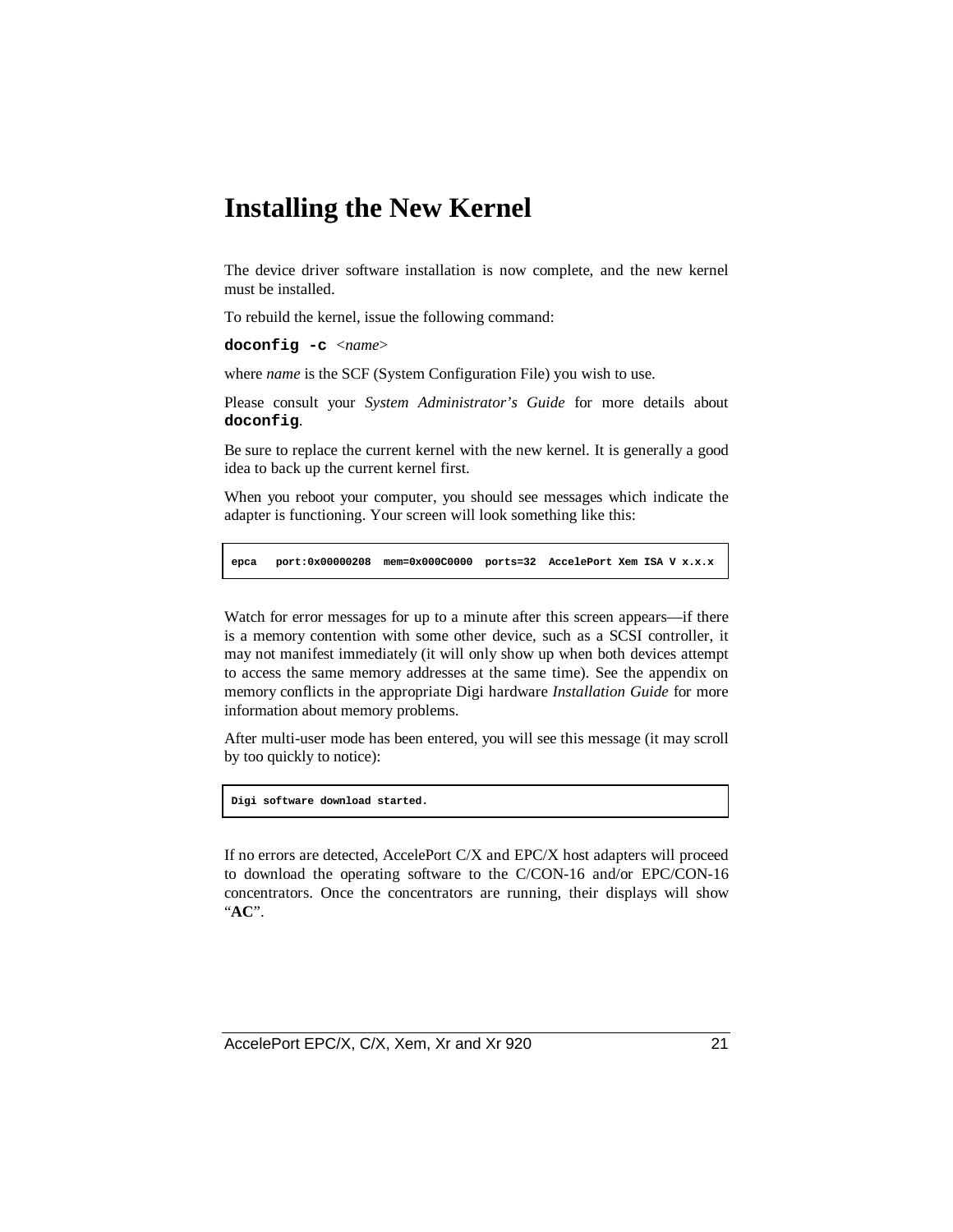#### Important!

This device driver will not function in single-user mode. The BIOS and FEPOS images are loaded by a daemon, **/sbin/epcadl**, which is started when the system comes up to multi-user mode.

**ditty** options set from an **rc** script must be set after the download program has run, and must wait for the adapter to boot before running.

**ditty** options should be added to the end of **/sbin/rc2.d**. This can be done by giving it a name such as "**S99epc**" or "**S99dittystuff**", where the "**S**" must be a capital letter, and the greater the number, the later the script is run.

For example, to set **altpin** for port **a01s**, add the following line to **/sbin/rc2.d/S99dittystuff**:

**/usr/bin/ditty altpin /dev/ttya01s**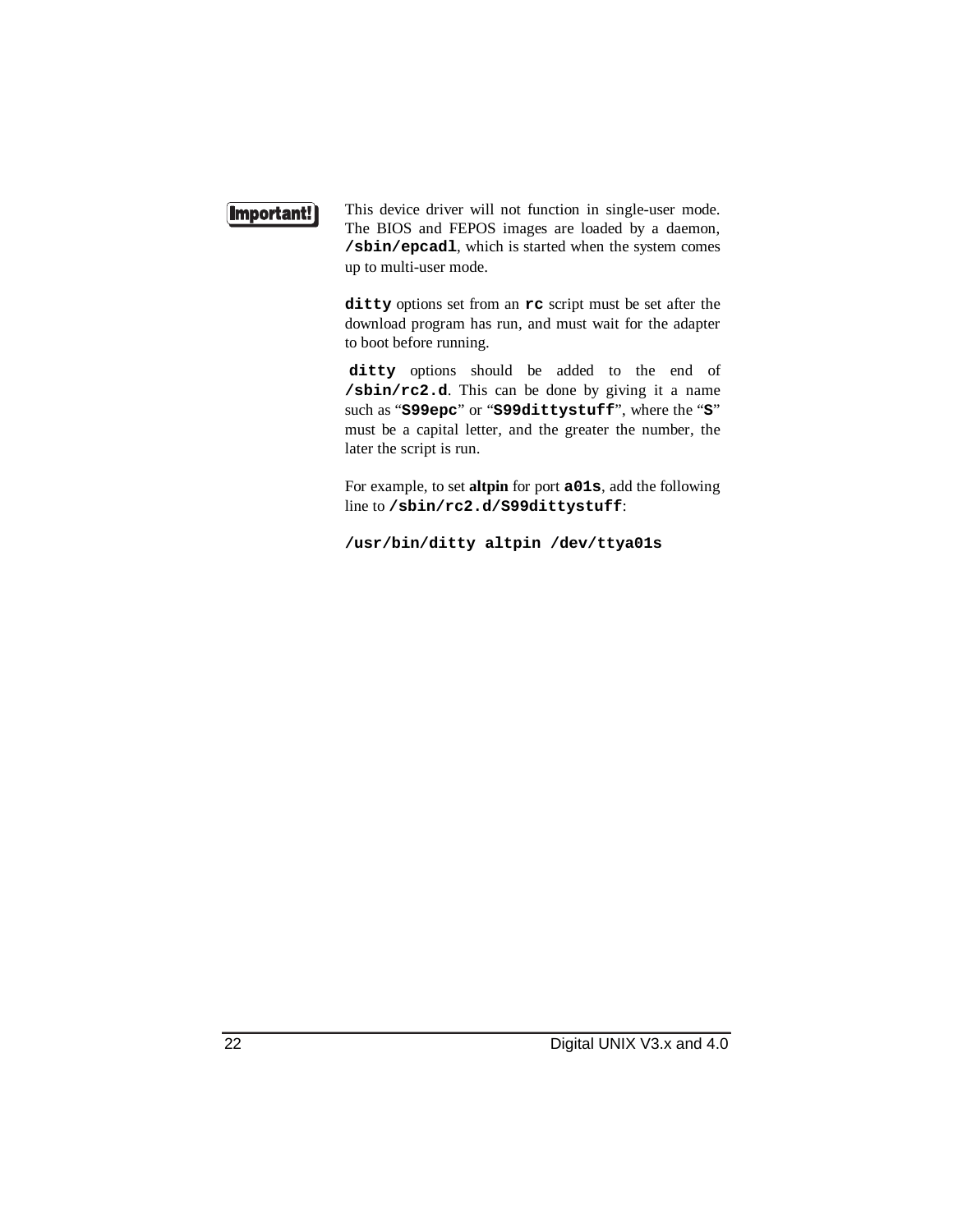### **Testing the New Ports**

Please refer to your Digital UNIX *System Administrator's Guide*, under *Customizing the System Environment*, for the details on how to enable serial ports. The following example shows how to use a terminal to test the serial ports.

Connect terminals to the ports (using a null modem, if necessary) and test the connections to each terminal by entering the following command for *each* port added:

#### **date > /dev/ttya01s**

(Assuming the terminal is connected to **ttya01s**.)

*Please note that in the above, the "date" command is used as a simple test, to provide text output that can be redirected; there is no other significance to "date" in this test.*

*Also note that the default settings for terminals is 9600 baud, 8 data bits, no parity and 1 stop bit.*

- If the date appears on the terminal's screen, the device is properly connected.
- If the date *does not* appear on the terminal's screen, then that terminal is not receiving data; check the power, cables, connections, etc.
- If nonsense characters are printed on the terminal's screen, check the baud rates, data bits, stop bits, and parity setting on your terminal (default parameters are 9600 baud, 8 data bits, 1 stop bit, and no parity).

Once you can redirect output to your screen with the test above, you may enable the ports with **getty**.

If you can tie the transmit and receive pins of a port together (with a breakout box, loopback plugs, etc.) another port testing option is available to you: the DPA (Digi Port Authority) utility, supplied by Digi, provides loopback test functionality (see page 44).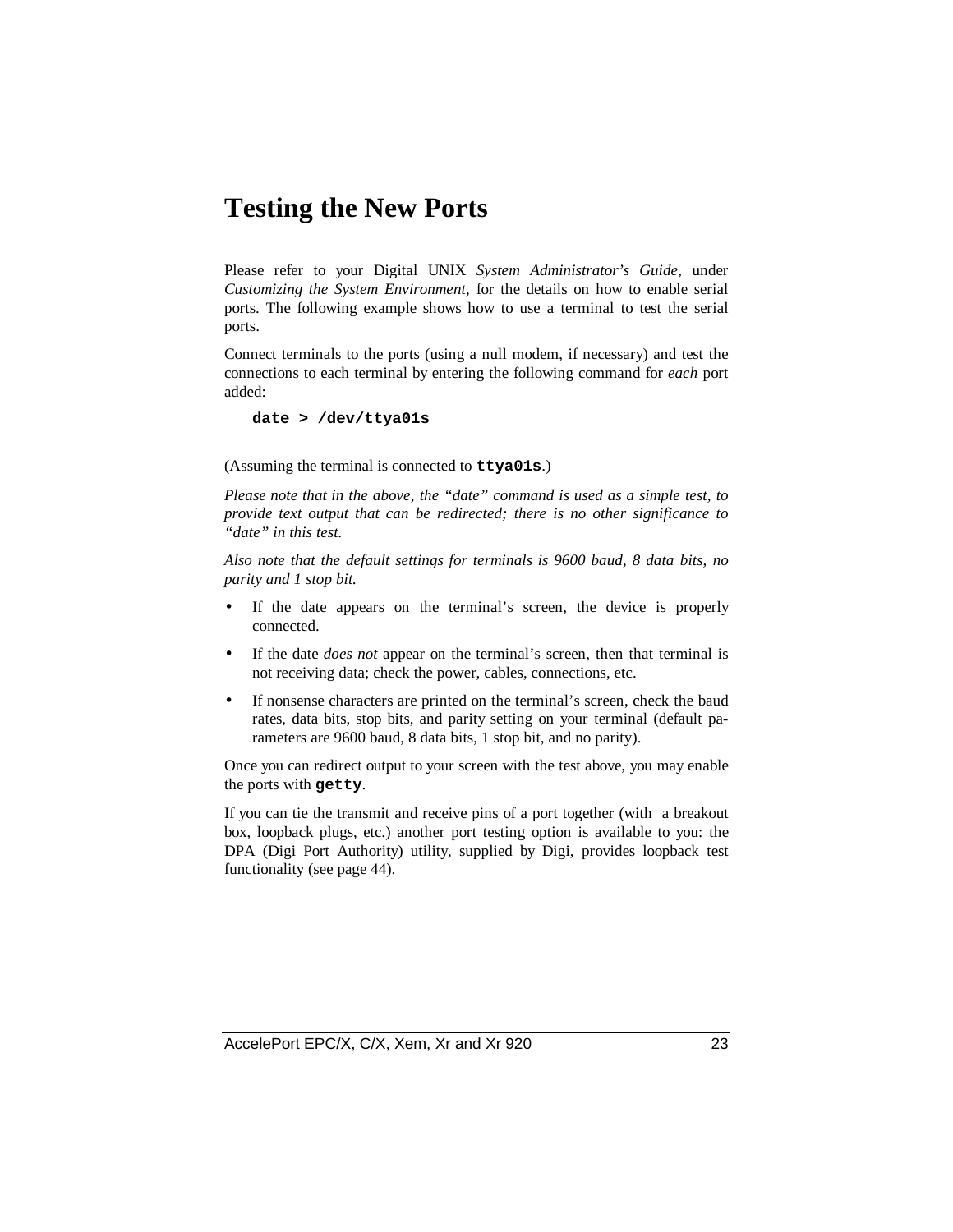### **Reconfiguring an Installed Driver**

Once the device driver has been installed, it may be reconfigured without having to reinstall it. To reconfigure an installed device driver, perform the following steps.



Not all device driver revisions support reconfiguration. If the installed package (as determined by Step 2, below) is "**DGIEPC100**", the driver may not be reconfigured by this method. In this case, uninstall the driver and reinstall it with the desired configuration.

- **1.** Log onto the console as super-user (root).
- **2.** Enter the following command to list known Digi device driver packages:

```
setld -i | grep DGI
```
The command will produce output similar to the following:

**DGIEPC210 Digi AccelePort Device Driver Package DGIEPC211 Digi AccelePort Device Driver Package DGIEPC220 installed Digi AccelePort Device Driver Package**

The key word "installed" indicates which driver package is currently installed, and the first column of that line is the name of the installed package. This name will be used in subsequent steps.

If the command produces no output, or if "installed" does not appear in any of the lines, then no Digi device driver package is installed and reconfiguration is not possible. If the device driver name is "**DGIEPC100**", reconfiguration is not available.

**3.** Enter the following command to reconfigure the device driver:

```
setld -c name config
```
Where *name* is the package name as determined in Step 2.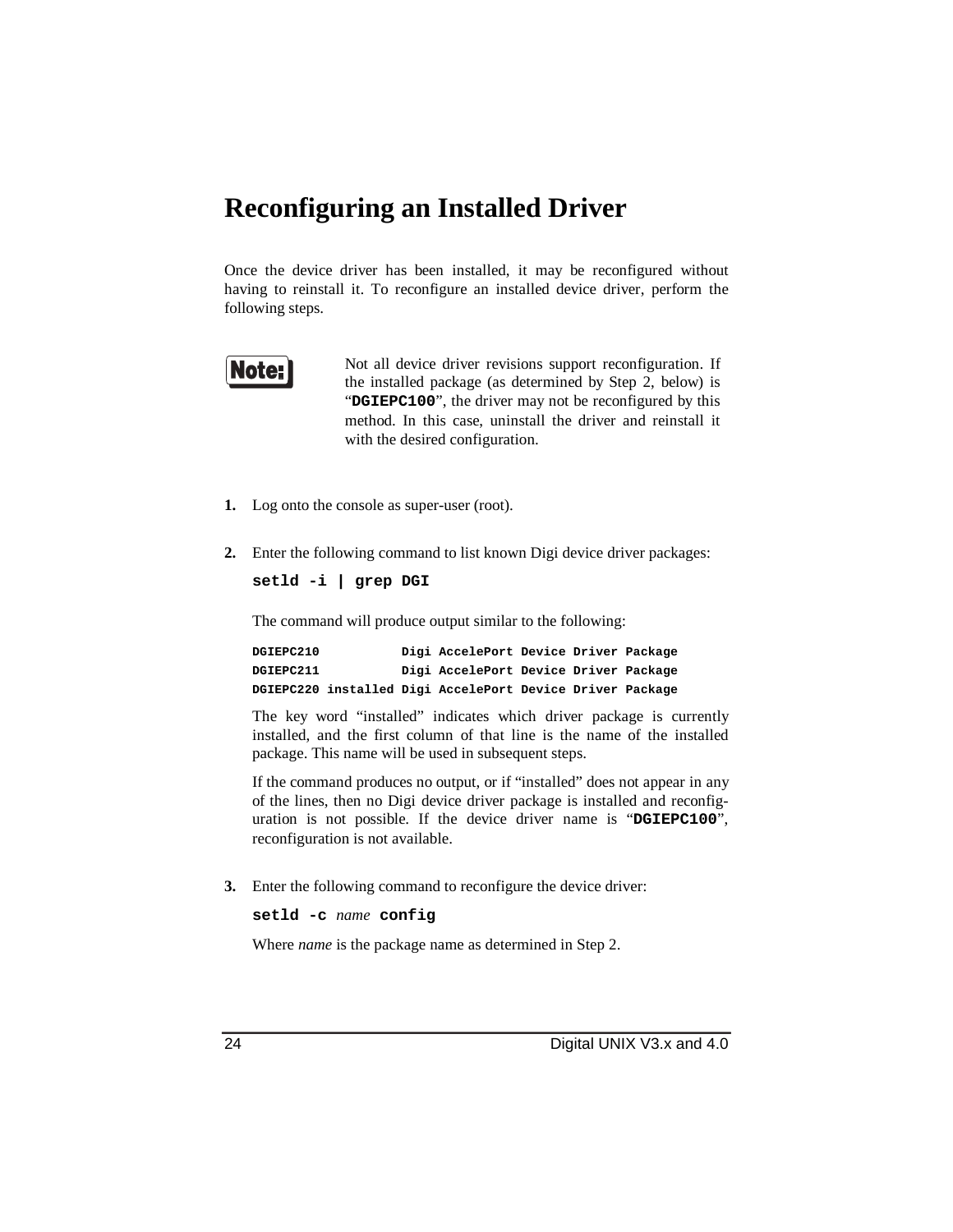- **4.** The procedure may give you the option to use the current saved configuration at this point. If you choose the saved configuration, the remainder of the process proceeds automatically and you will not be prompted for a new configuration. *If you wish to reconfigure the device driver, do not choose to use the current saved configuration*.
- **5.** The remainder of the reconfiguration process is the same as the original configuration process, beginning with Step 3, on page 9.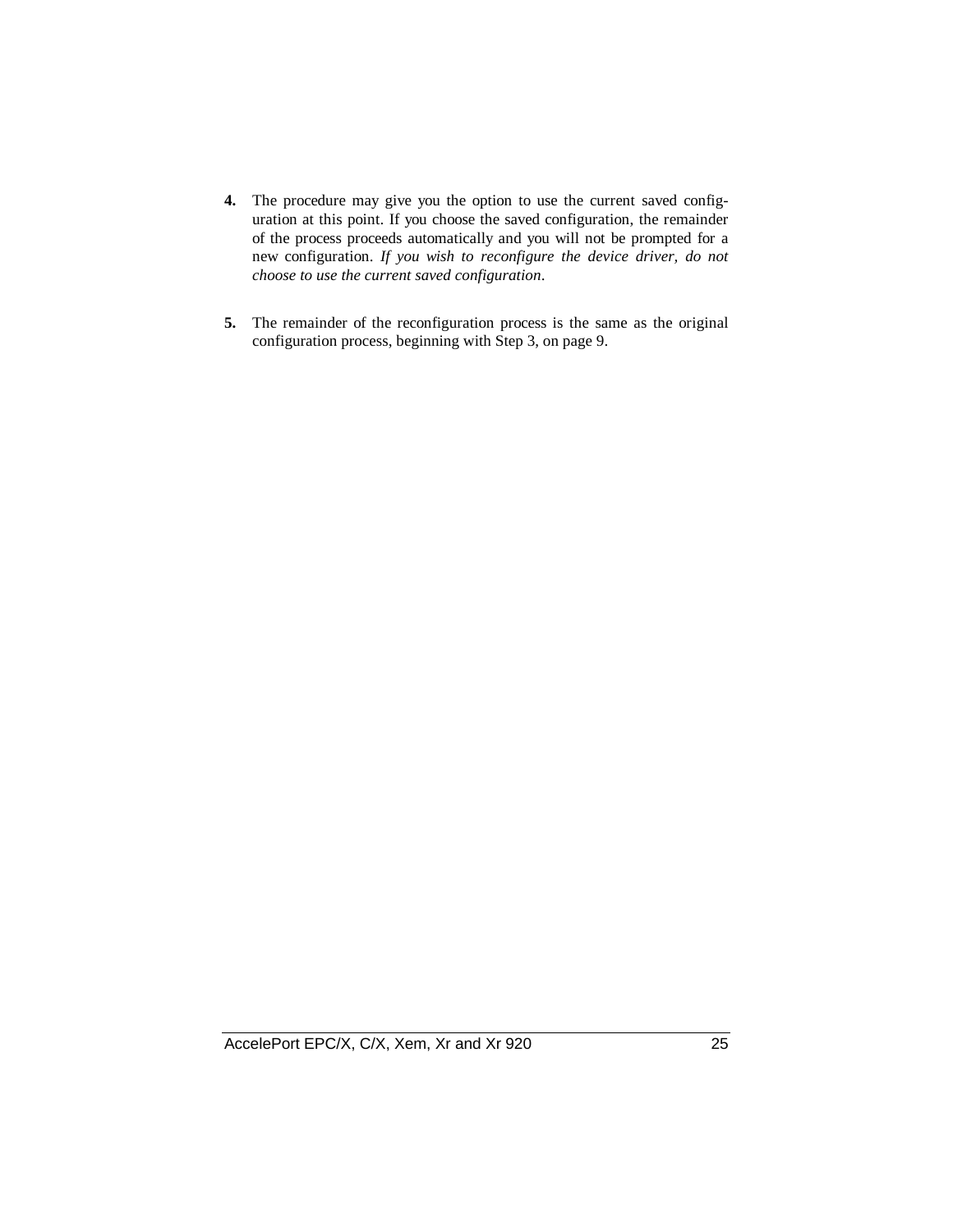### **Uninstalling the Digital UNIX Device Driver**

Enter the following commands to *uninstall* the device driver software:

- **1.** Log onto the console as super-user (root).
- **2.** Enter the following command to list known Digi device driver packages:

**setld -i | grep DGI**

The command will produce output similar to the following:

**DGIEPC210 Digi AccelePort Device Driver Package DGIEPC211 Digi AccelePort Device Driver Package DGIEPC220 installed Digi AccelePort Device Driver Package**

The key word "installed" indicates which driver package is currently installed, and the first column of that line is the name of the installed package. This name will be used in subsequent steps.

If the command produces no output, or if "installed" does not appear in any of the lines, then no Digi device driver package is installed, and there is nothing to remove.

**3.** Enter the following command:

**setld -d** *name*

Where *name* is the package name as determined in Step 2.

**4.** If the driver you are removing is any revision greater than **DGIEPC100**, you will be asked if you would like to save the current configuration. If you choose to do so, files will be saved on your system which may be used to quickly configure the system when you install a new device driver package (only the first three steps of the installation procedure will be required).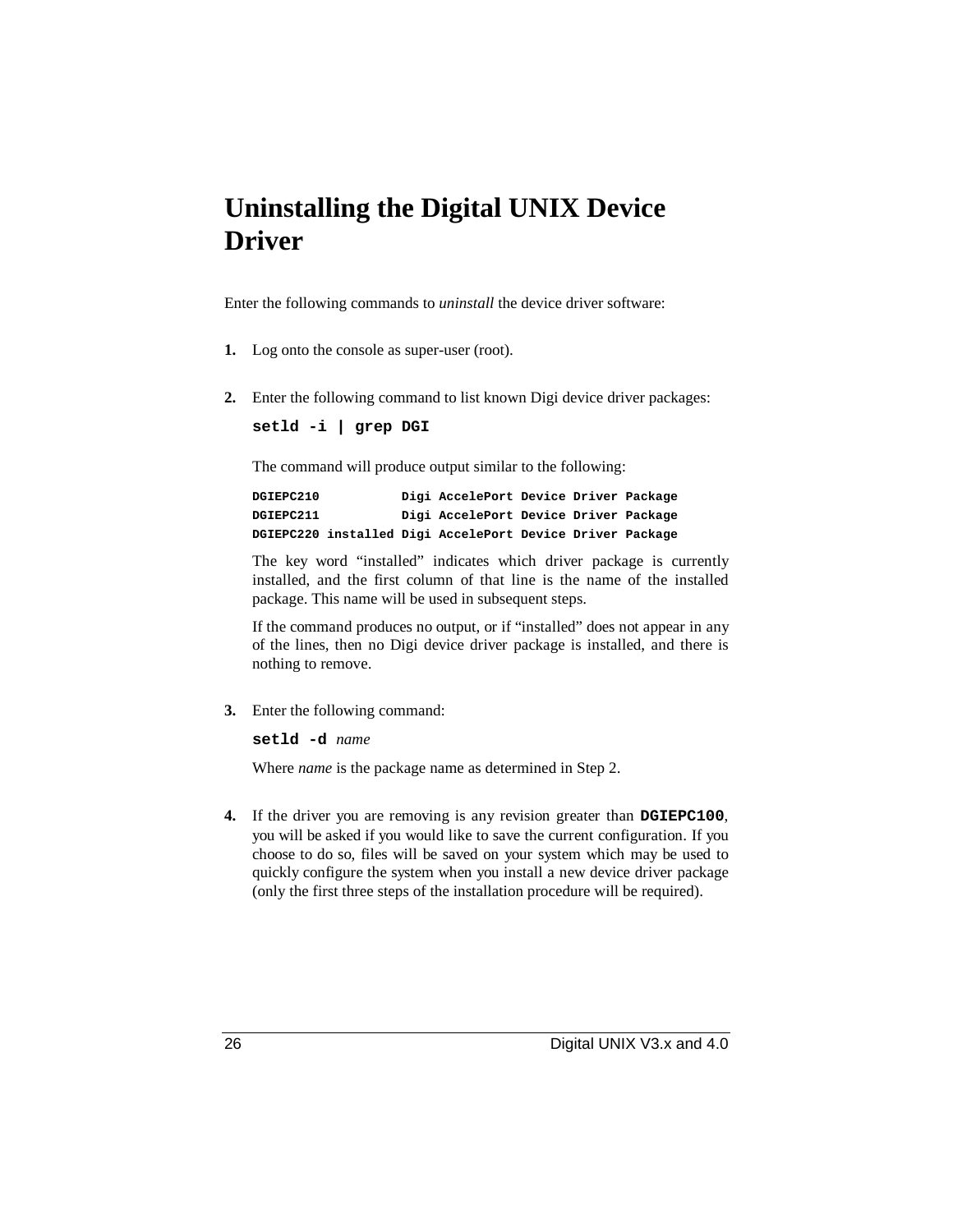**5.** Rebuild the kernel by issuing the following command:

**doconfig -c** <*name*> where *name* is the SCF (System Configuration File) you wish to use. Consult your *System Administrator's Guide* for more details about **doconfig**.

- **6.** Replace the current kernel with the new kernel.
- **7.** Now perform a system shutdown and reboot to activate the new kernel.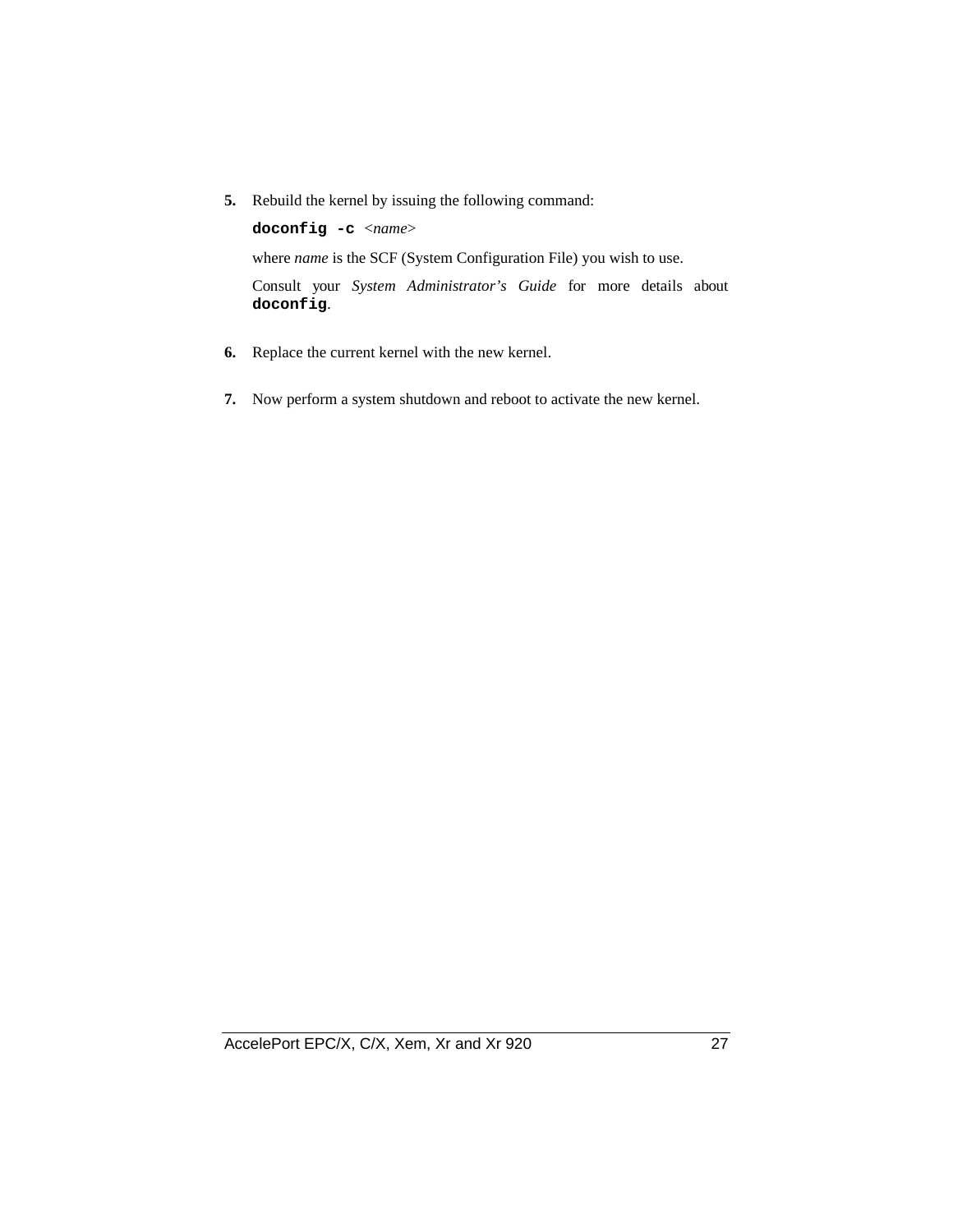# **Digi TTY Devices**

This device driver supports four different UNIX devices on each line. On line "**a01**," where "**a**" refers to concentrator **a**, and "**01**" refers to first line (port) on that concentrator, there are four devices:

#### **/dev/ttya01m**

The "modem" tty device, used for terminals, modems, printers, laboratory equipment, etc. This is also sometimes referred to as a "dial-in" device.

The *XX***m** device is a traditional UNIX port with modem control. It requires Carrier Detect to be high before it will operate. RTS/CTS handshaking is enabled by default.

When used with a modem, the port will wait for carrier before sending out the **login:** prompt, so the user is greeted properly upon making a connection.

When used with a terminal or other device, it is usually wise to wire the Digi DCD signal to the terminal's DTR (Data Terminal Ready) line. When the terminal is turned on, the system outputs a **login:** prompt. When the terminal is turned off, any associated jobs are killed, and the user is logged out.

#### **/dev/ttya01s**

Standard device. This is the same as **/dev/ttya01m** with the exceptions that the default handshake method is XON/XOFF, and that Data Carrier Detect need not be present to open the device. *Once a connection is established and DCD becomes active, standard devices behave in the same way as modem devices—subsequent loss of the Data Carrier Detect signal will cause the jobs to be killed and the user will be automatically logged off.*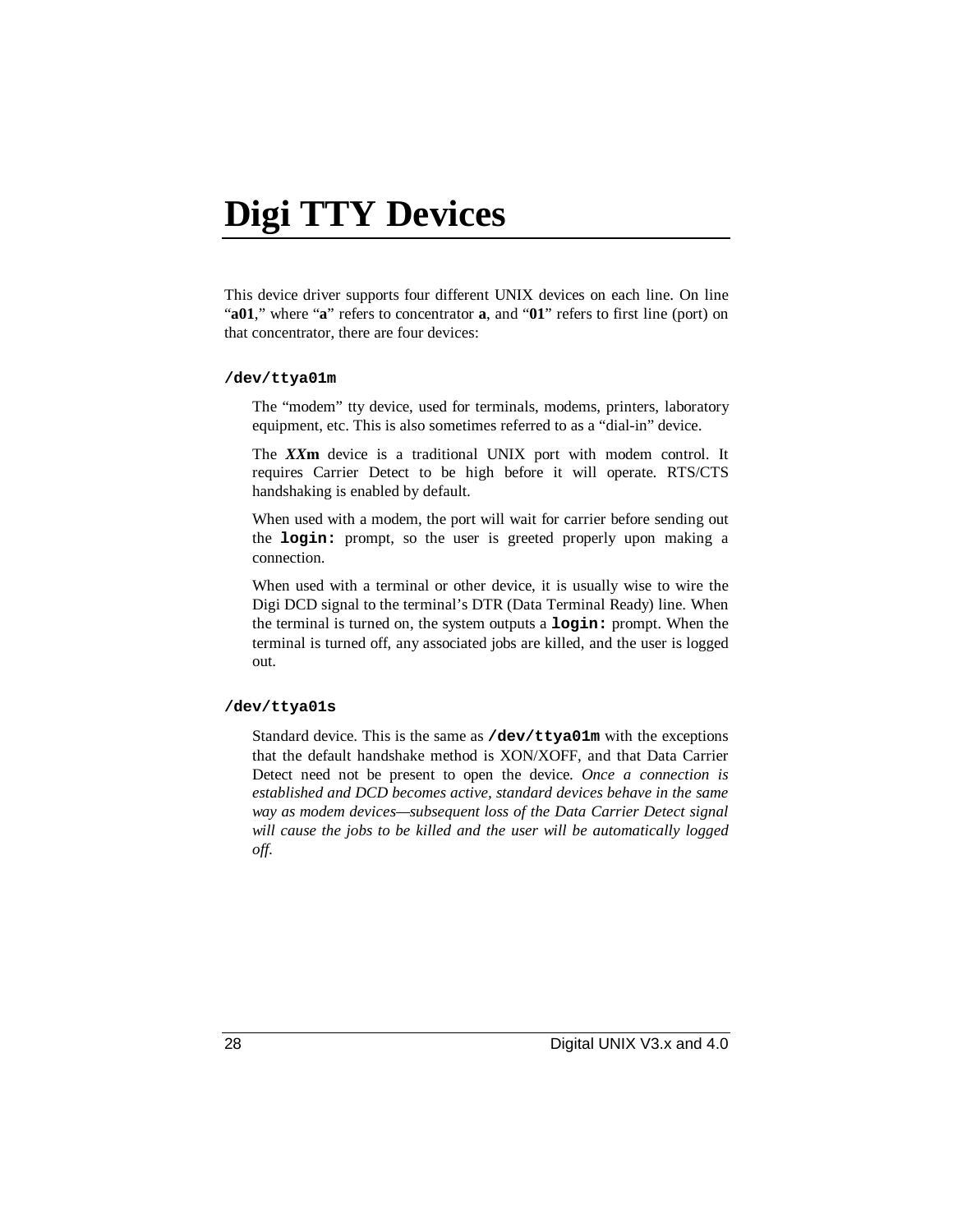#### **/dev/pra01s /dev/pra01m**

The "Transparent Print Devices" (DigiPRINT), for use with the auxiliary printer port of a terminal *only*. Printers which are directly connected to the Digi serial ports are accessible via the tty devices. Output directed to a **pr** device goes out the auxiliary port of a terminal while the user continues to use the terminal normally. As with the tty devices, an "**s**" device and an "m" device are both created to allow one to select the default flow control and DCD detection behavior.

Transparent print devices allow you to use your terminal and a local printer connected to the terminal's auxiliary port at the same time. The system assumes data you send to the **pr** device is destined for the printer. Before sending data to the printer, the system sends a special control sequence to the terminal to activate the printer port, sends the data, then turns the printer port back off again before sending more data for the terminal.

For correct operation, several parameters must be provided to the *ditty* program. It is usually best to set these up in **/sbin/rc2.d**, since they must be set each time the system is rebooted. See *Setting Terminal Options with ditty* (page 31) and *DigiPRINT Transparent Print Option* (page 40).

An example setup line in one of the **/sbin/rc** files might be:

**ditty term wyse60 maxcps 80 bufsize 2000 maxchar 50 /dev/ttya01s**

The driver will also create the **/dev/epcadl** device. This device is used by Digi support utilities for driver configuration and maintenance, and is *not* to be used as a serial device port.

 The following is an example directory listing of the Digi ports on a running system:

| $crw-----$   | 1 root | system |  |  | 51, 0 Jul 10 11:02 /dev/epcadl  |
|--------------|--------|--------|--|--|---------------------------------|
| crw-rw-rw-   | 1 root | system |  |  | 52, 2 Jun 24 09:21 /dev/pra01m  |
| crw-rw-rw-   | 1 root | system |  |  | 52, 3 Jun 24 09:21 /dev/pra01s  |
| crw-rw-rw-   | 1 root | system |  |  | 52, 0 Jun 24 09:21 /dev/ttva01m |
| $crw-rw-rw-$ | 1 root | svstem |  |  | 52, 1 Jun 25 05:48 /dev/ttya01s |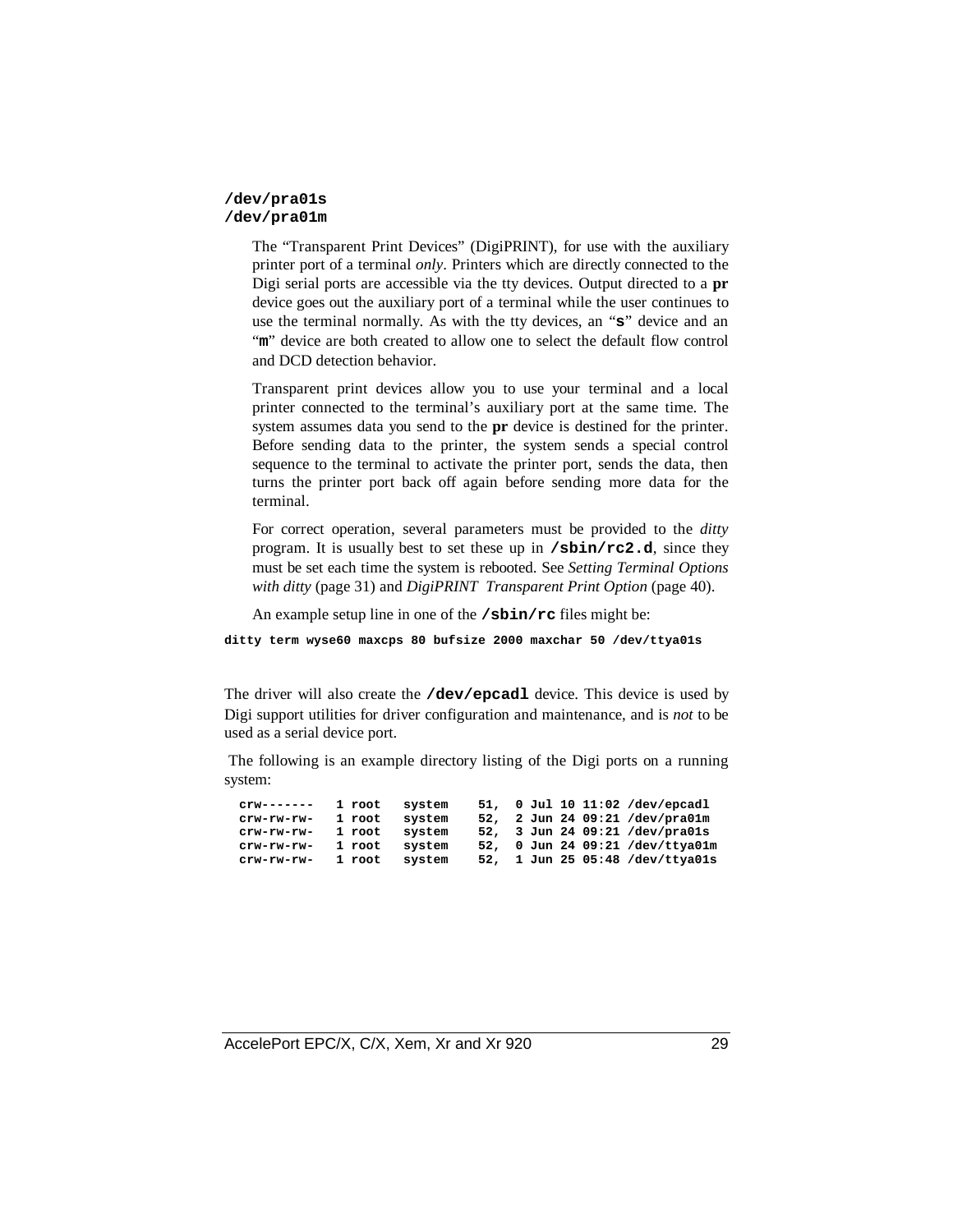# **Terminal Port Administration**

This section is broken into three parts:

- Setting Terminal Options—a description of the Digi supplied utility which allows one to configure the terminal port settings associated with a Digi adapter, as well as a description of the Digi specific terminal options
- Enabling Terminal Logins—a description of the use of the Digital UNIX **inittab** and **gettydefs** files and the **getty** utility to enable Digi ports for terminal login
- Setting Up Serial Printers—a description of the use of the **lprsetup** utility to configure a serial printer directly connected to a Digi port



This section is NOT meant to be a complete guide terminal port administration and use. For more information regarding the Digital UNIX files and utilities described below, please see your system documentation.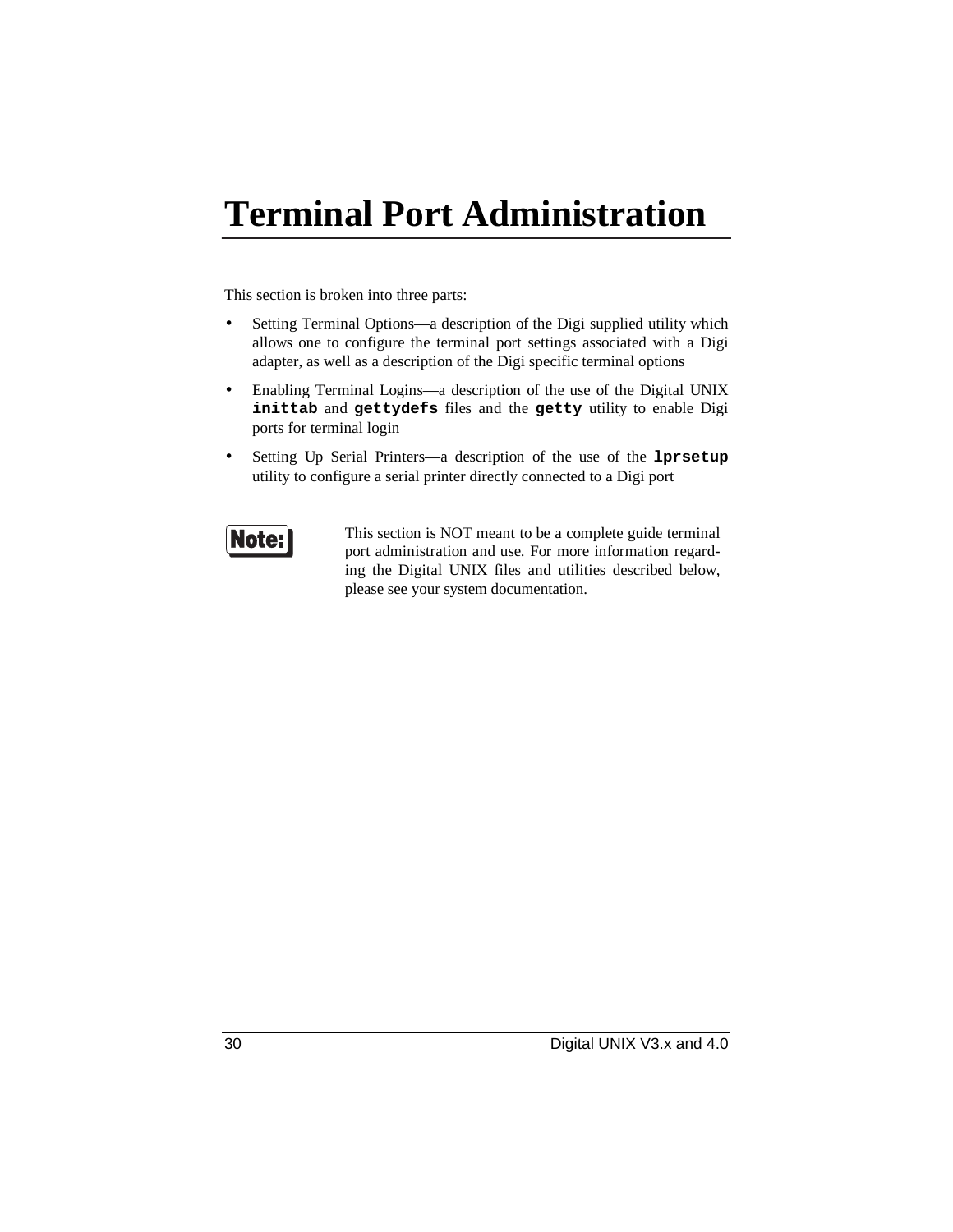### **Setting Terminal Options with ditty**

**ditty** is a utility program that sets and displays the terminal options for the Digi concentrators and/or PORTS modules.

The **ditty** command must be run each time the machine is booted. Usually, the best way to do this is by adding **ditty** commands to your **sbin/rc** system initialization file. (Put them in a text file in the directory **/sbin/rc2.d**—See your *System Administrators Guide* for details.) Alternatively, you may include the **ditty** command sequence in your **.login** or **.profile** files. Your System Administrator can help you edit these files. The pathname for **ditty** is **/usr/bin/ditty**.

The format is:

**ditty** [**-a**] [**-n** *ttyname*] [*option(s)*] [*ttyname*]

With no options, **ditty** displays all Digi special driver settings, modem signals, and all standard parameters displayed by **stty(1)** for the tty device referenced by standard input.

Command options are provided to change flow control settings, set transparent print options, force modem control lines, and display all tty settings. Any unrecognized options are passed to **stty(1)** for interpretation.

The options are:

- **-a** Display all of the unique Digi option settings, as well as all of the standard tty settings reported by **stty -a**.
- **-n** *ttyname* Set and display options for the given tty device, instead of standard input. This option may be specified multiple times to perform the same operation on multiple devices.
- *ttyname* Set and display options for the given tty device, instead of standard input. *ttyname* can be the full pathname (e.g. **/dev/ttya01s**), or a simplified pathname where the reference to **/dev** is implied (e.g. **ttya01s**). This option may be used on a modem control line when no carrier is present.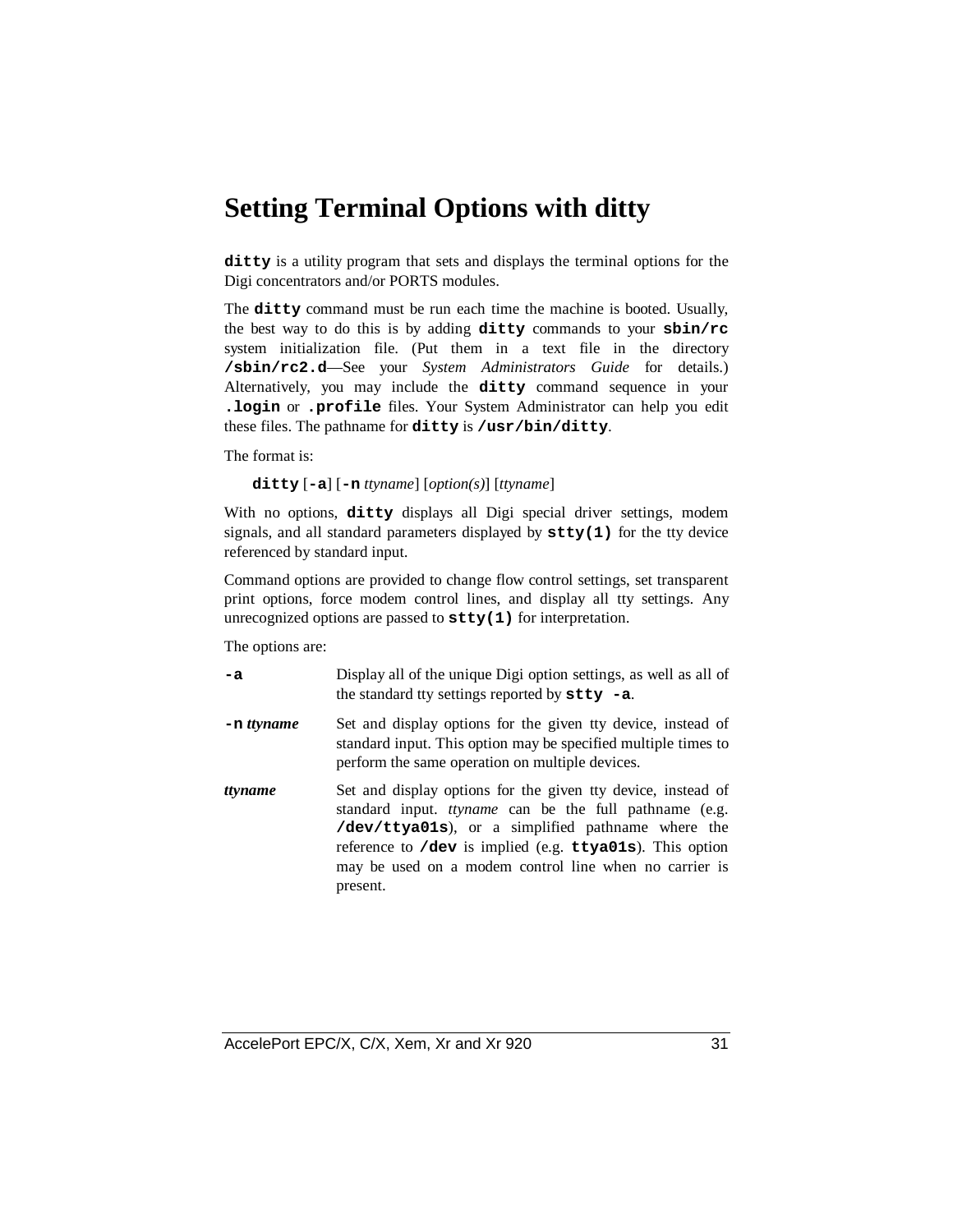The following options specify transient actions to be performed immediately:

| break    | Send a 250 MS break signal out on the tty line.   |
|----------|---------------------------------------------------|
| flush    | Immediately flush (discard) tty input and output. |
| flushin  | Flush tty input only.                             |
| flushout | Flush tty output only.                            |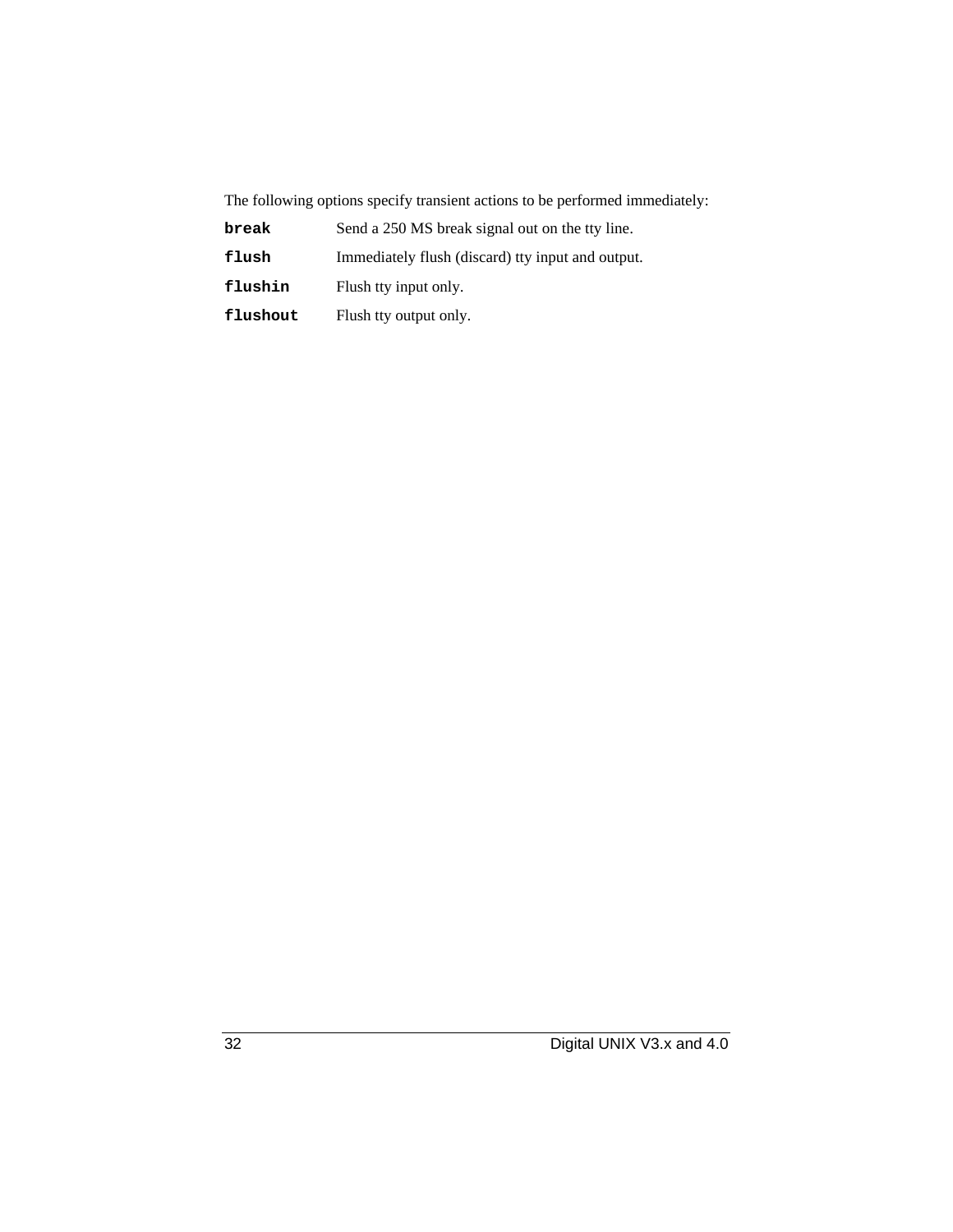The following options are "sticky"—the effects continue until the system is rebooted or until the options are changed.

|                                | Xr, Xem, EPC/X                        | Xr920                                 | C/X                                   |
|--------------------------------|---------------------------------------|---------------------------------------|---------------------------------------|
| <b>Specified Baud</b><br>Rate: | <b>Baud Rate</b><br><b>Mapped to:</b> | <b>Baud Rate</b><br><b>Mapped to:</b> | <b>Baud Rate</b><br><b>Mapped to:</b> |
| 50                             | 57600                                 | 57600                                 | 57600                                 |
| 75                             | 76800                                 | 76800                                 | 75                                    |
| 110                            | 115200                                | 115200                                | 115200                                |
| 134                            | 14400                                 | 14400                                 | 14400                                 |
| 150                            | 57600                                 | 57600                                 | 57600                                 |
| 200                            | 230400                                | 230400                                | 200                                   |
| 300                            | 76800                                 | 76800                                 | 300                                   |
| 600                            | 115200                                | 115200                                | 115200                                |
| 1200                           | 230400                                | 230400                                | 1200                                  |
| 1800                           | 28800                                 | 28800                                 | 28800                                 |
| 2400                           | 2400                                  | 460800                                | 2400                                  |
| 4800                           | 4800                                  | 921600                                | 4800                                  |
| 9600                           | 9600                                  | 9600                                  | 9600                                  |
| 19200                          | 19200                                 | 19200                                 | 19200                                 |
| 38400                          | 38400                                 | 38400                                 | 38400                                 |

**[-]fastbaud** Alter the baud rate tables by the following mapping scheme.



It may be necessary to reduce the polling interval of the driver in order to get maximal throughput at 921600 baud with the Xr 920. *Care must be taken when changing the polling interval*. See the discussion of the **ditty poll** parameter, on page 36 for details.

- **[-]forcedcd** Disable [re-enable] carrier sense, so the tty may be opened and used even when carrier is not present.
- **[-]altpin** Switches the function of the DSR and the DCD inputs on the interface connector, so that DCD is available when using an 8-pin RJ-45 connector instead of a 10-pin RJ-45 connector.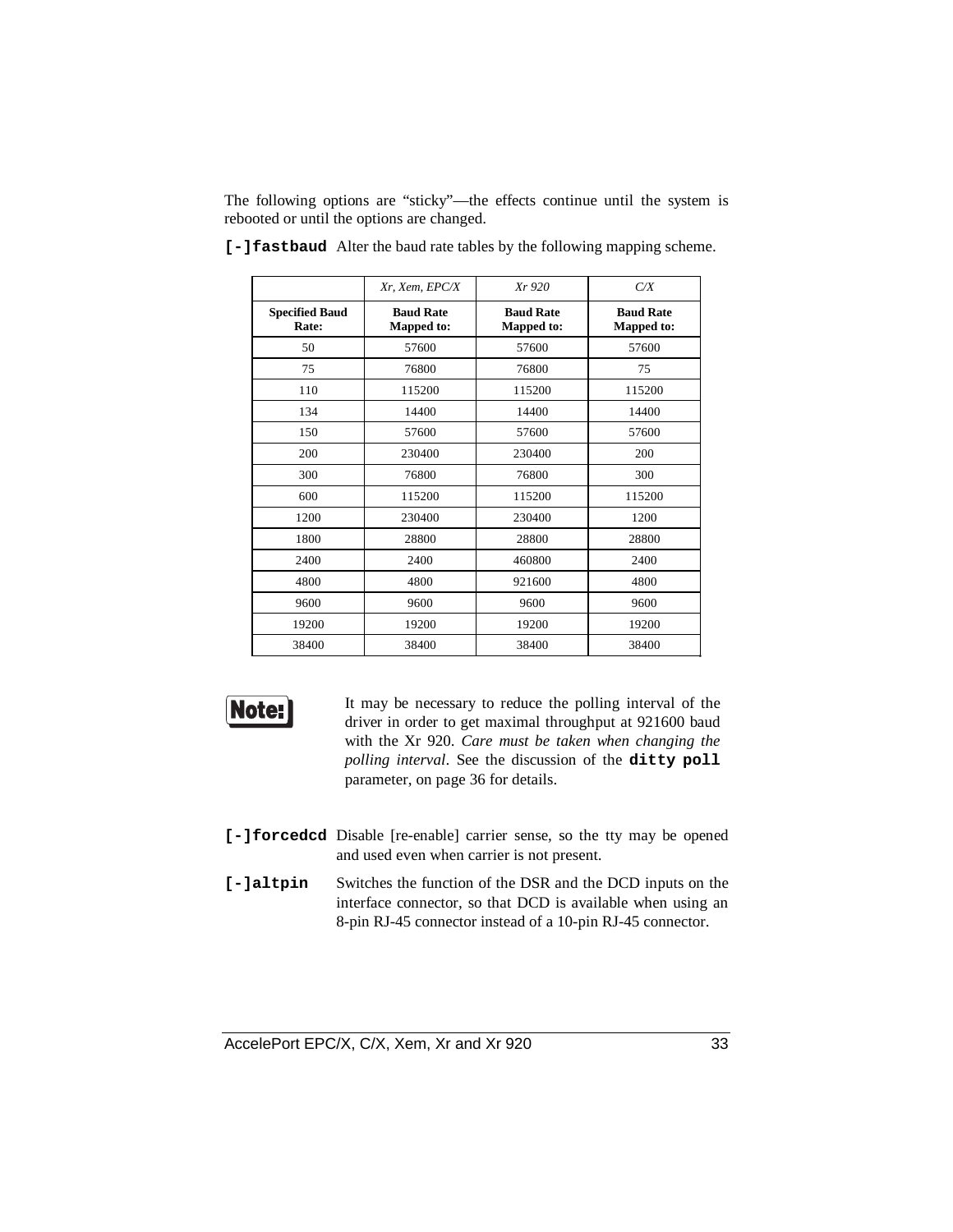- **maxcps** *n* Sets the maximum Characters Per Second (CPS) rate at which characters are output to the transparent print device. The rate chosen should be just below the average print speed. If the number is too low, printer speed will be reduced. If the number is too high, the printer will resort to flow control, and user entry on the terminal will be correspondingly impaired. Default is 100 CPS.
- **maxchar** *n* Sets the maximum number of transparent print characters the driver will place in the output queue. Reducing this number increases system overhead; increasing this number delays operator keystroke echo times when the transparent printer is in use. Default is 50 characters.
- **bufsize** *n* Sets the driver's estimate of the size of the transparent printer's input buffer. After a period of inactivity, the driver bursts this many characters to the transparent printer before reducing to the **maxcps** rate selected above. Default is 100 characters.
- **onstr** *s* Sets the terminal escape sequence to turn transparent printing on. The string *s* can be composed of standard ASCII printing and non-printing characters; control (non-printing) characters must be entered by their octal values, and must consist of three digits preceded by a back-slash ("**\**") character. For example, the "Escape" character <Esc>, 33 octal, should be entered as "**\033**". Thus, if transparent printing is turned on by the string "**<Esc>[5i**" (ANSI standard), *s* should be entered as "**\033[5i**".
- **offstr** *s* Sets the terminal escape sequence to turn transparent printing off. See "**onstr**", above, for the format of the string *s*.
- **term** *t* Sets the transparent printer on/off strings to values found in the internal default table. Internal defaults are used for the following terminals: **adm31**, **ansi**, **dg200**, **dg210**, **hz1500**, **mc5**, **microterm**, **multiterm**, **pcterm**, **tvi**, **vp-a2**, **vp-60**, **vt52**, **vt100**, **vt220**, **wyse30**, **wyse50**, **wyse60**, or **wyse75**. If the terminal type is not found in the internal default table, then **ditty** reads the **termcap** file and sets transparent print on/off strings to values given by the **po**/**pf** attributes found there.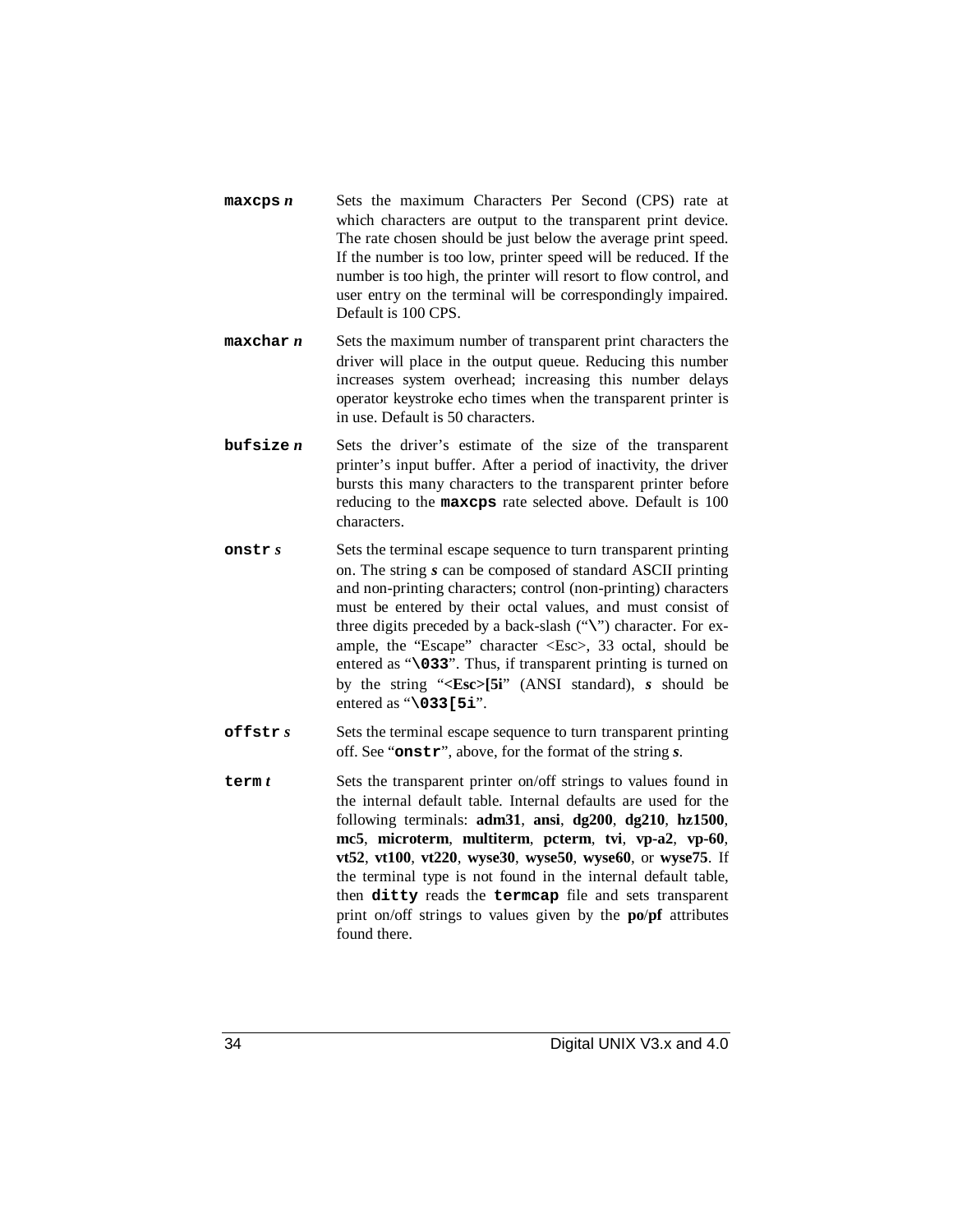The following options specify actions which are *not* "sticky," meaning that the changes are reset when the device is closed, and that the device will use the default values the next time it is opened.

| stopout          | Stop output exactly as if an <b>xoff</b> character was received.                                   |
|------------------|----------------------------------------------------------------------------------------------------|
| startout         | Restart stopped output exactly as if an <b>xon</b> character was<br>received.                      |
| stopin           | Activate flow control to stop input.                                                               |
| startin          | Release flow control to resume stopped input.                                                      |
| $[-] \text{dtr}$ | Raise [drop] the DTR modem control line, unless DTR<br>hardware flow control is selected.          |
| $[-]$ rts        | Raise [drop] the RTS modem control line, unless RTS<br>hardware flow control is selected.          |
| $[-]$ rtspace    | Enable [disable] RTS hardware input flow control, so RTS<br>drops to pause remote transmission.    |
| [-]ctspace       | Enable [disable] CTS hardware output flow control, so local<br>transmission pauses when CTS drops. |
| [-]dsrpace       | Enable [disable] DSR hardware output flow control, so local<br>transmission pauses when DSR drops. |
| [-]dcdpace       | Enable [disable] DCD hardware output flow control, so local<br>transmission pauses when DCD drops. |
| [-]dtrpace       | Enable [disable] DTR hardware input flow control, so DTR<br>drops to pause remote transmission.    |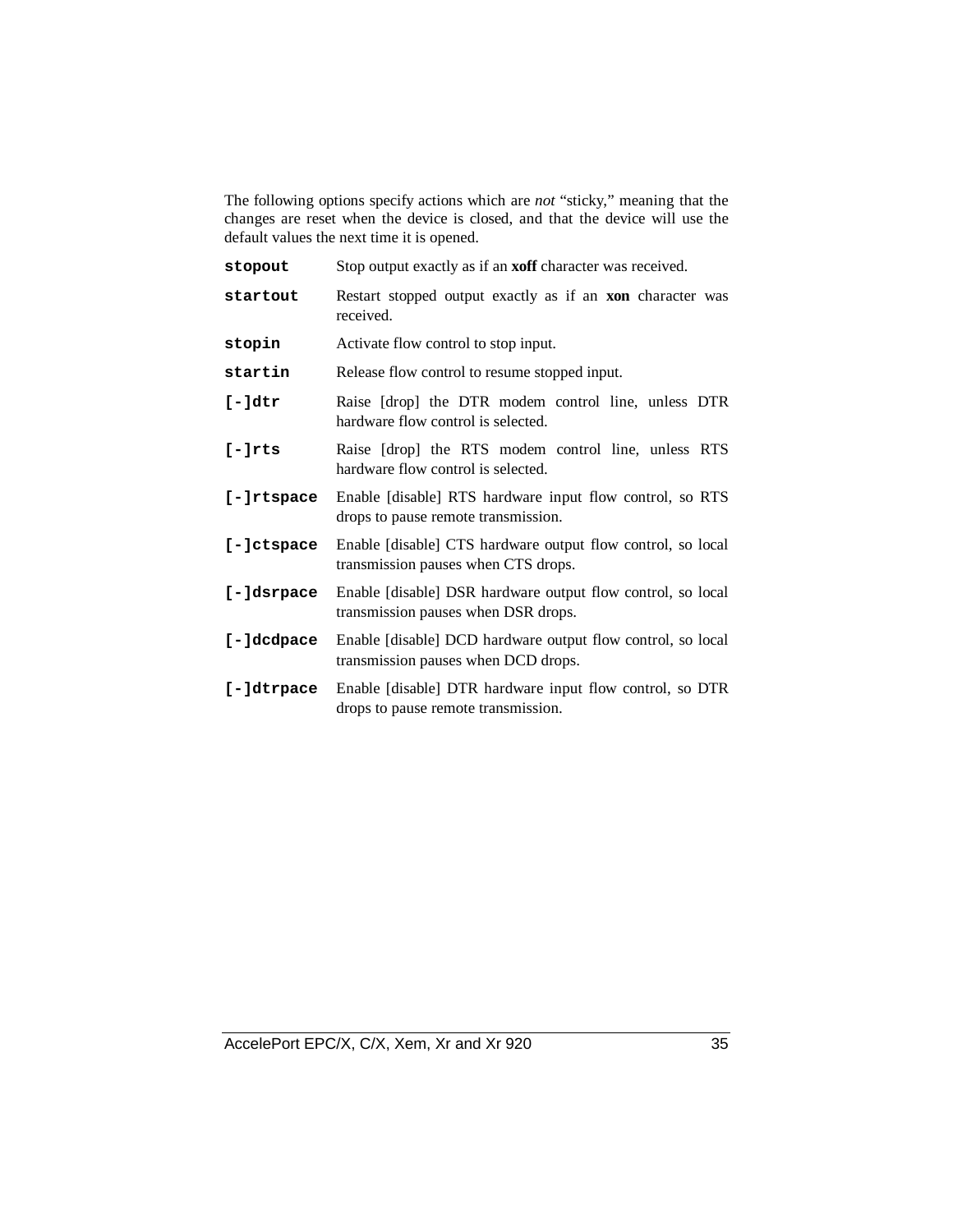Most options affect specific ports which are named as parameters. The following option is a special one, designed for use *only by advanced users of the Digi drive*r. It affects the entire driver (and consequently all ports on all controlled adapters); the port specification is required to identify the driver to be affected. This option is "sticky"—the effects continue until the system is rebooted or until the option is changed.

**poll** [*n*] Without a parameter, display the current driver polling interval in microseconds. With a parameter, change the current driver polling interval to the supplied number of microseconds. If the supplied value is outside of the valid range (2000 to 500000), the polling rate will not change and the current value will be displayed.

> Care must be taken when changing the polling rate. A smaller rate will increase the efficiency of the driver by servicing read and write requests more often, but will also increase the time that the processor spends servicing the driver, and may cause a perceptible slowing of the system. A larger rate will affect the connections to the driver, and may result in bursty data transfer and sluggish responses in interactive sessions, but will decrease the time that the processor needs to devote to the driver and possibly result in a perceptible speeding up of the system.

Also see **stty(1)**, **ioctl(2)**, **termios(4)**, and **termcap(3)**.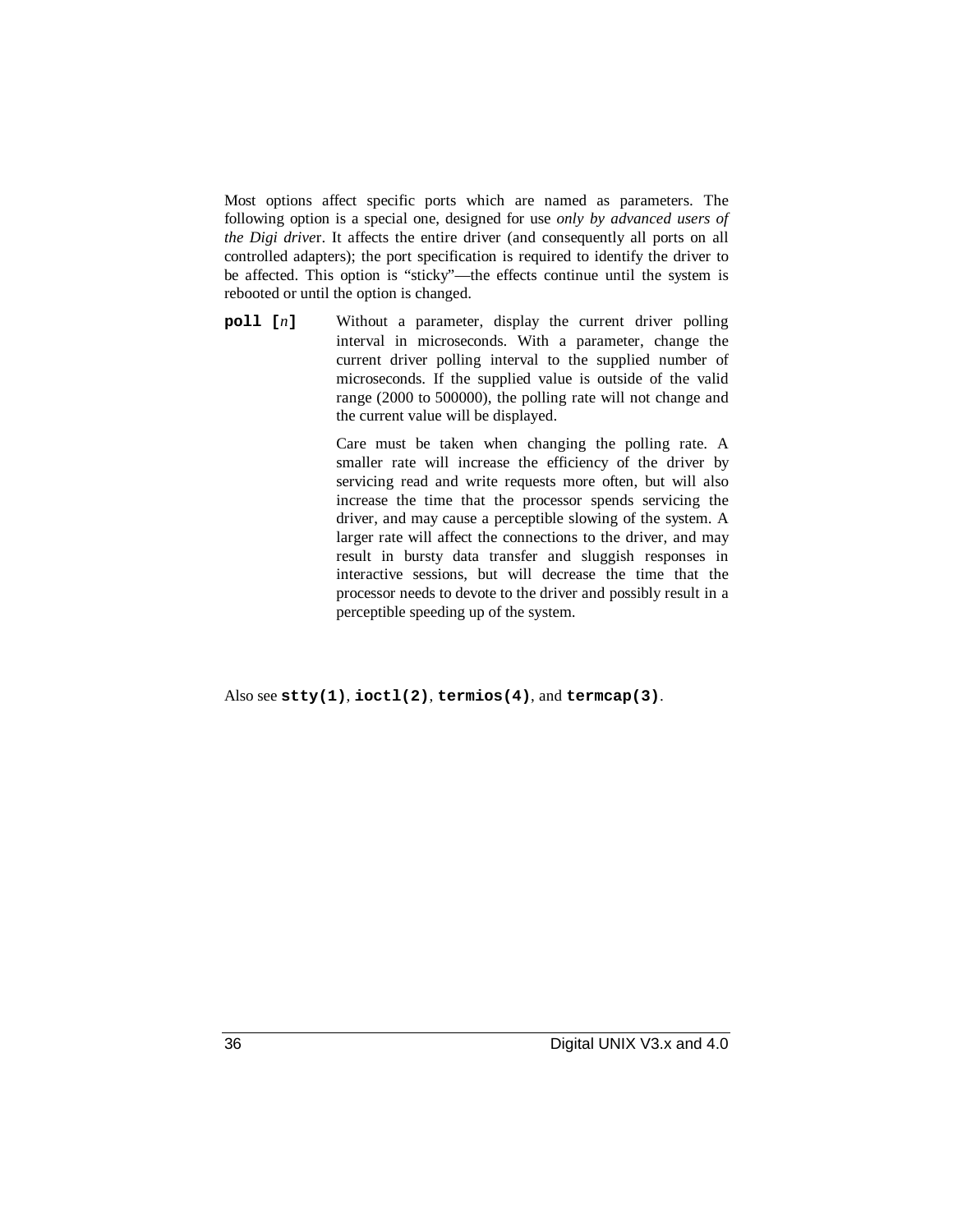### **Enabling Terminal Logins**

 When the Digi configuration procedure is completed, the software will have added a number of entries to the **/etc/inittab** file on your system. This file controls the automatic creation and recreation of system processes, such as terminal logins. For instance, the entries for port "1" on concentrator "a" are:

**digia01s:23:off:/usr/sbin/getty /dev/ttya01s 9600 digia01m:23:off:/usr/sbin/getty /dev/ttya01m M9600**

 In order to enable either of these devices (note that only *one* of the devices that are associated with a given port may enabled at one time) edit the **/etc/inittab** file, locate the entry for the desired port, and change the "off" to "respawn". If done, the **inittab** entries would read (if one enabled the standard device):

**digia01s:23:respawn:/usr/sbin/getty /dev/ttya01s 9600 digia01m:23:off:/usr/sbin/getty /dev/ttya01m M9600**

 During the next reboot, when the system reaches either run level 2 or 3, a **getty** will be spawned to allow a login on **ttya01s**, and it will be respawned automatically if getty ever exits (for a description of **getty**, see below). To force the system to reread the **inittab** file right away, execute the command:

**init q**

 NOTE: See *Digi TTY Devices* for a description of the differences between the "**s**" device and the "**m**" device on a given port.

 The first parameter to the **getty** command is the port which should be enabled for login. The second parameter is an identifier which describes the terminal port settings to be used during the login session. This identifier corresponds to an entry in the **/etc/gettydefs** file. A sample from a **gettydefs** file could include:

**M2400# B2400 HUPCL CS8 # B2400 SANE IXANY TAB3 HUPCL #login: #M9600 M9600# B9600 HUPCL CS8 # B9600 SANE IXANY TAB3 HUPCL #login: #M2400 9600# B9600 HUPCL CS8 CLOCAL # B9600 SANE IXANY TAB3 CLOCAL #login: #9600**

 Each entry consists of "**#**" separated columns: the first column is the identifier string, the second column are the terminal parameters to set before login, the third column are the terminal parameters to set after a successful login, the fourth column is the desired login prompt, and the last column is an identifier which specifies the next entry to use if the baud rate is incorrect when using the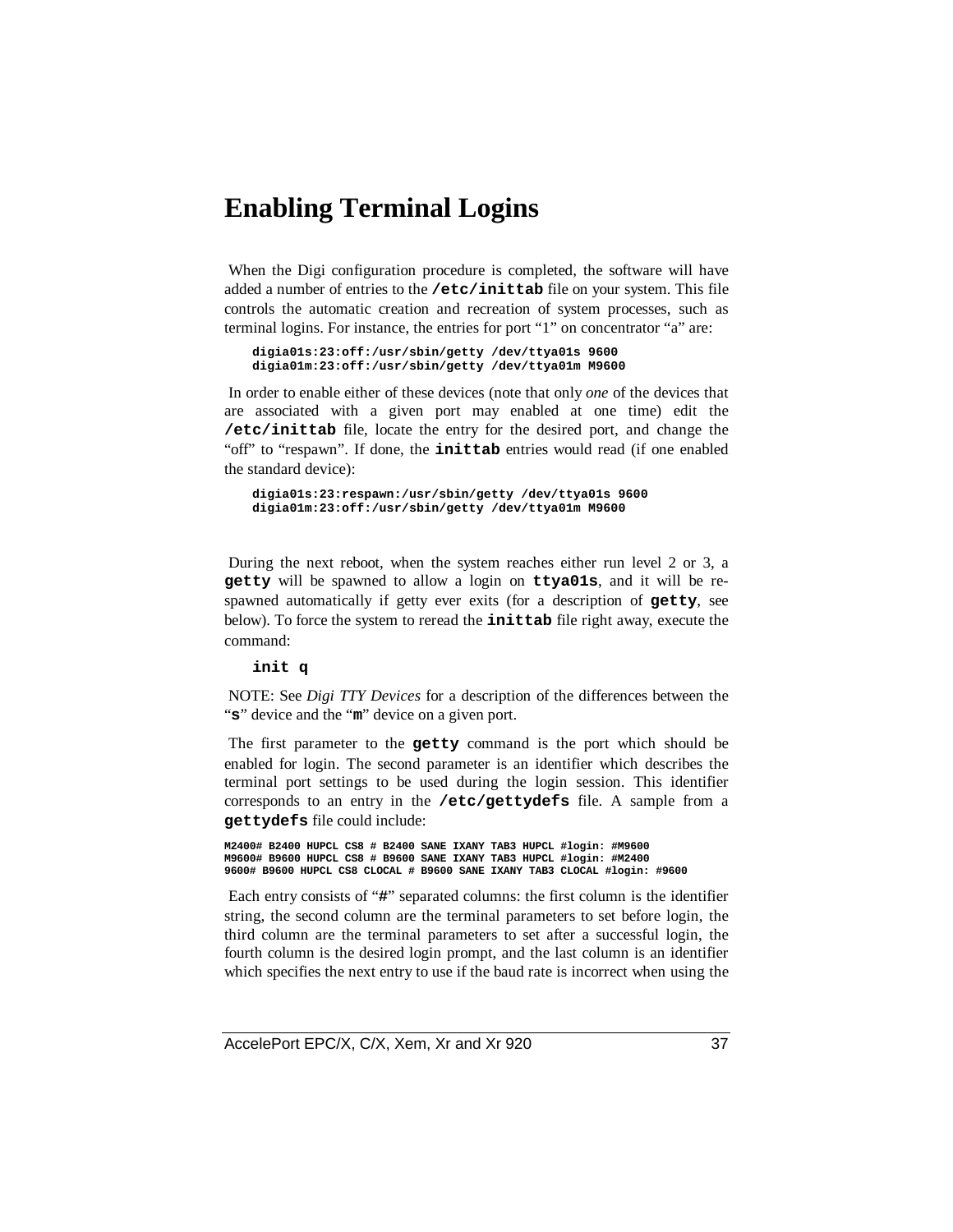current entry. The terminal parameters in the second and third columns correspond to those described in the "**termios**" manual page.

To change the default settings for a terminal login on a Digi port:

- Select or create an entry in the **/etc/gettydefs** file.
- Change the second argument of **getty** in the corresponding entry of the **/etc/inittab** file to the identifier for the selected **gettydefs** entry.
- Issue the **init q** command to force the system to reread the **inittab** file.

For more information on **getty**, **gettydefs**, **inittab** and **termios**, please see your Digital UNIX documentation.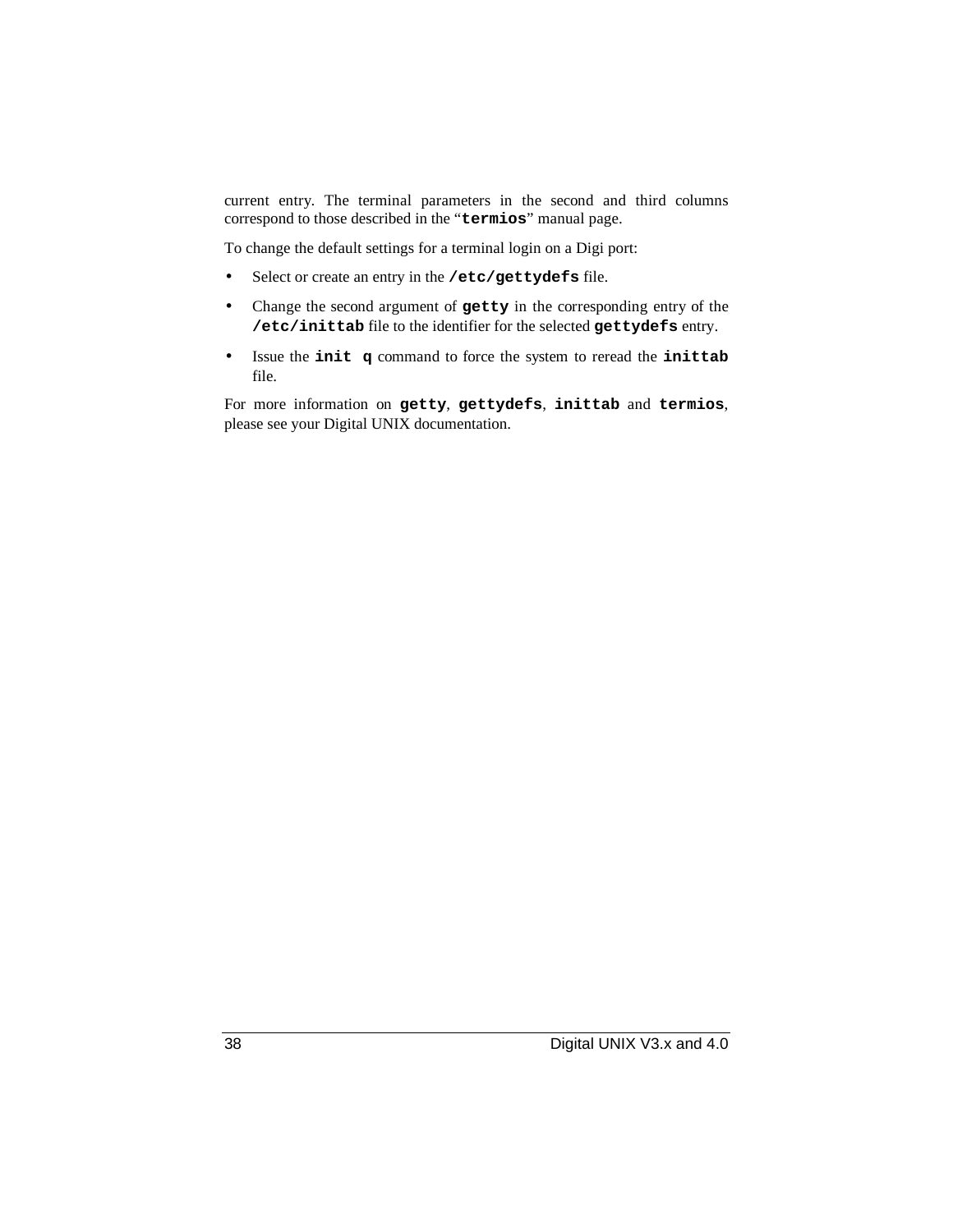### **Setting Up Serial Printers**

 The Digital UNIX utility which is used to configure printers is **lprsetup**. To configure a printer directly connected to a Digi serial port with this utility:

- Be sure that this port is not being used for terminal logins by changing any entries set to **respawn** to **off** for the given port in **etc/inittab**. Be sure to execute the **init q** command if any changes have been made.
- Run the **lprsetup** utility. Be sure to set the **ct** parameter to **dev** and the **lp** parameter to an appropriate **/dev/tty** device for the given port.

Important!

DO NOT use one of the **/dev/pr** ports, as these ports are reserved for transparent print (see page 40) purposes and will not work correctly for directly connected printers.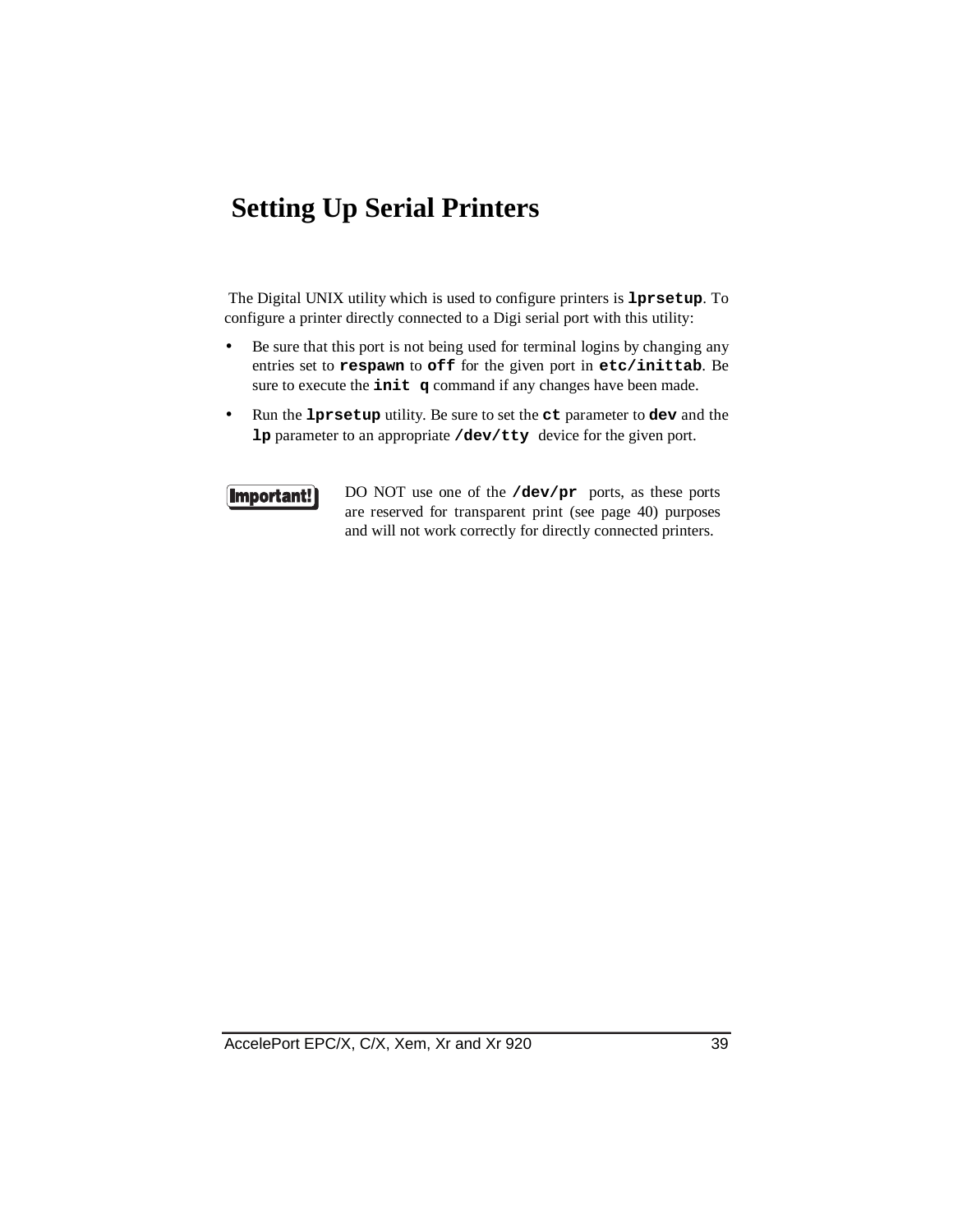### **DigiPRINT Transparent Print Feature**

### **Description & Theory of Operation**

Most terminals have an auxiliary port that can be connected to a serial printer. These terminals support two print modes, Auxiliary and Transparent. If both print modes are OFF, data received by the terminal is simply displayed on the screen. With Auxiliary print mode ON, data received by the terminal is displayed on the screen, and is also transmitted to the printer. With Transparent Print Mode ON, the terminal transmits data received directly to the printer, without displaying it on the screen.

DigiPRINT allows you to use your terminal in a normal manner, while information is also being sent *over the same serial connection from the host* to the printer connected to the terminal's auxiliary printer port. This is "transparent printing." The DigiPRINT software determines whether packets of data are bound for the screen or for the printer, and precedes data bound for the printer with the Transparent Print Mode ON command, and follows it with the Transparent Print Mode OFF command.

Data for the terminal screen has the highest priority, and DigiPRINT sends data to the printer only if there is a break in information being sent to the screen. If continuous data is being transmitted to the terminal device, nothing gets sent to the printer.

Whenever an auxiliary printer port is used, flow control to the printer becomes an issue. If the printer falls behind and invokes flow control, output to both the printer and the terminal is stopped: this is aggravating to the terminal user. The **ditty** command provides three parameters to limit printer output and avoid this situation. See *Setting Terminal Options with ditty* on page 31 for a complete description of the **ditty** command.

The parameter **maxcps** limits the maximum printer port character-per-second data rate. This number should be set to the minimum character rate the printer can sustain in typical use.

The parameter **maxchar** limits the number of characters queued to the printer ahead of terminal output. Lower numbers increase system overhead, higher numbers result in keystroke echo delays. A value of 50 is generally a good compromise at 9600 baud.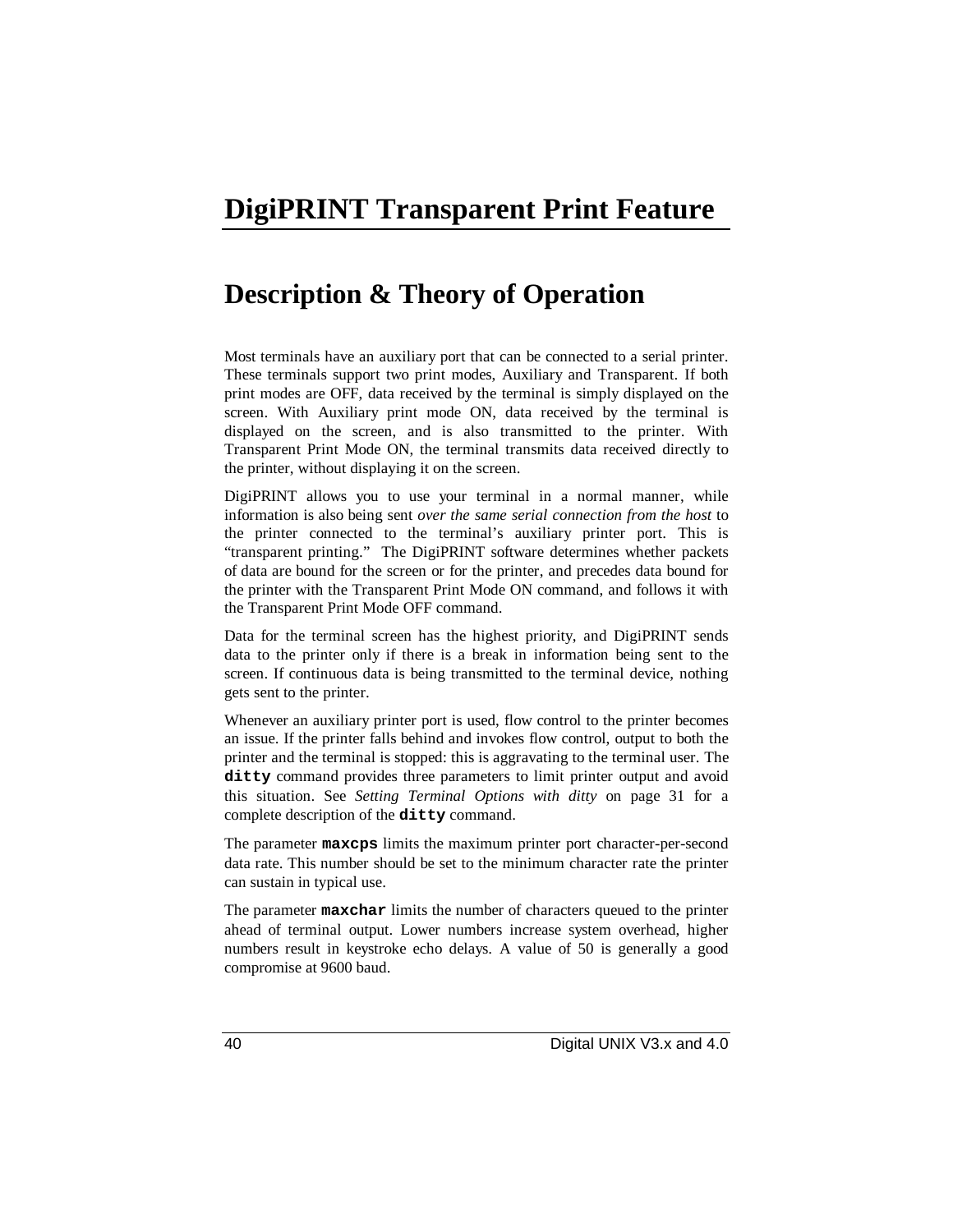The parameter **bufsize** should be set to a value just below the printer's buffer size. After a period of inactivity, the driver will burst up to this many characters to the printer to fill the print buffer before slowing to the maxcps rate.

The printer on/off strings are also set using **ditty**.

DigiPRINT will be available for use after the Digi device driver software for your operating system is installed, and the transparent print options are activated with the **ditty** program.

A cable must be connected between the auxiliary port of the terminal and the printer. The baud rate on the terminal auxiliary port and the printer must be the same, and the printer and the auxiliary port of the terminal must use the same handshaking mode. The auxiliary port must also be enabled. If your terminal is not one of those directly supported, you must know the escape sequence of your terminal.

Refer to your terminal and printer manuals for connection information, escape codes, and to see what handshaking modes are supported (i.e. xon/xoff, busy/ready, rts/cts, etc.).

Printer devices (**pra01**, etc.) must not be in **/etc/inittab**, and must not be enabled.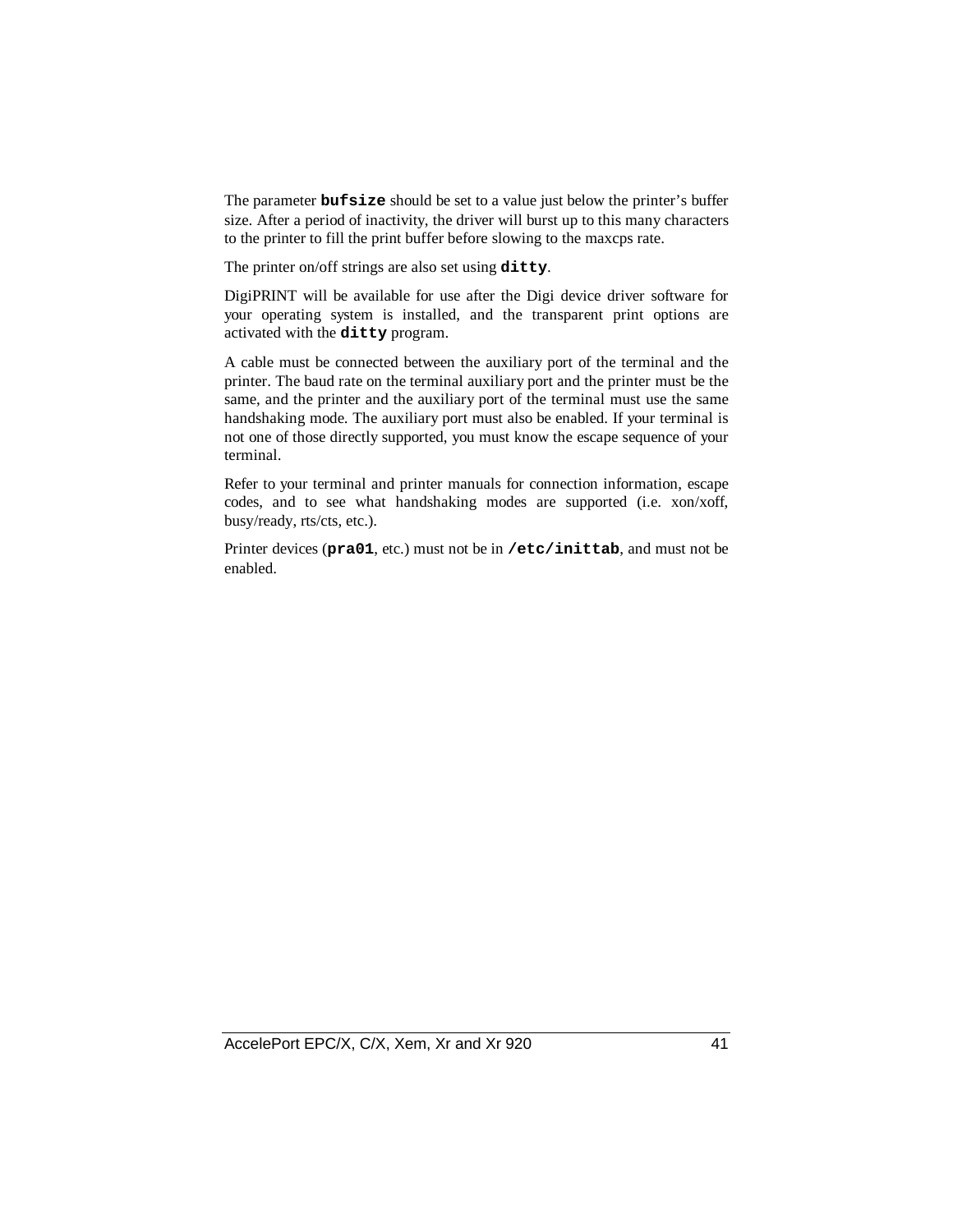### **Transparent Print Activation**

DigiPRINT is activated with **ditty**. The **ditty** program configures the Digi tty device driver for transparent print options. (See *Setting Terminal Options with ditty* for a complete description of the **ditty** command.) The **ditty** command must be run each time the machine is booted. Usually, the best way to do this is by adding **ditty** commands to your **sbin/rc** system initialization file. (Put them in a text file in the directory **/sbin/rc2.d**—See your System Administrators Guide for details.) Alternatively, you may include the **ditty** command sequence in your **.login** or **.profile** files, to ensure that DigiPRINT is activated when you log in. Your System Administrator can help you edit these files. The pathname for **ditty** is **/usr/bin/ditty**.

DigiPRINT transparent print Options are set using the **ditty** program in the following manner:

**ditty** [ **-a** ] [ *option(s)* ] *port*

The command line options are:

| $max$ cps $n$ | Sets the maximum Characters Per Second (CPS) rate at<br>which characters are output to the transparent print device.<br>See Setting Terminal Options with ditty (page 31) for more<br>information. |
|---------------|----------------------------------------------------------------------------------------------------------------------------------------------------------------------------------------------------|
| maxchar n     | Sets the maximum number of transparent print characters the<br>driver will place in the output queue. See Setting Terminal<br>Options with ditty for more information.                             |
| but size n    | Sets the driver's estimate of the size of the transparent<br>printer's input buffer. See Setting Terminal Options with ditty<br>for more information.                                              |
| onstr s       | Sets the terminal escape sequence to turn the transparent<br>printer on. An arbitrary octal character xxx may be given as<br>$\chi$ xxx.                                                           |
| offstrs       | Sets the terminal escape sequence to turn the transparent<br>printer off. An arbitrary octal character xxx may be given as<br>\xxx.                                                                |
| term $t$      | Specifies the terminal type. See Setting Terminal Options with<br><i>ditty</i> for more information.                                                                                               |
| port          | Specifies the tty device.                                                                                                                                                                          |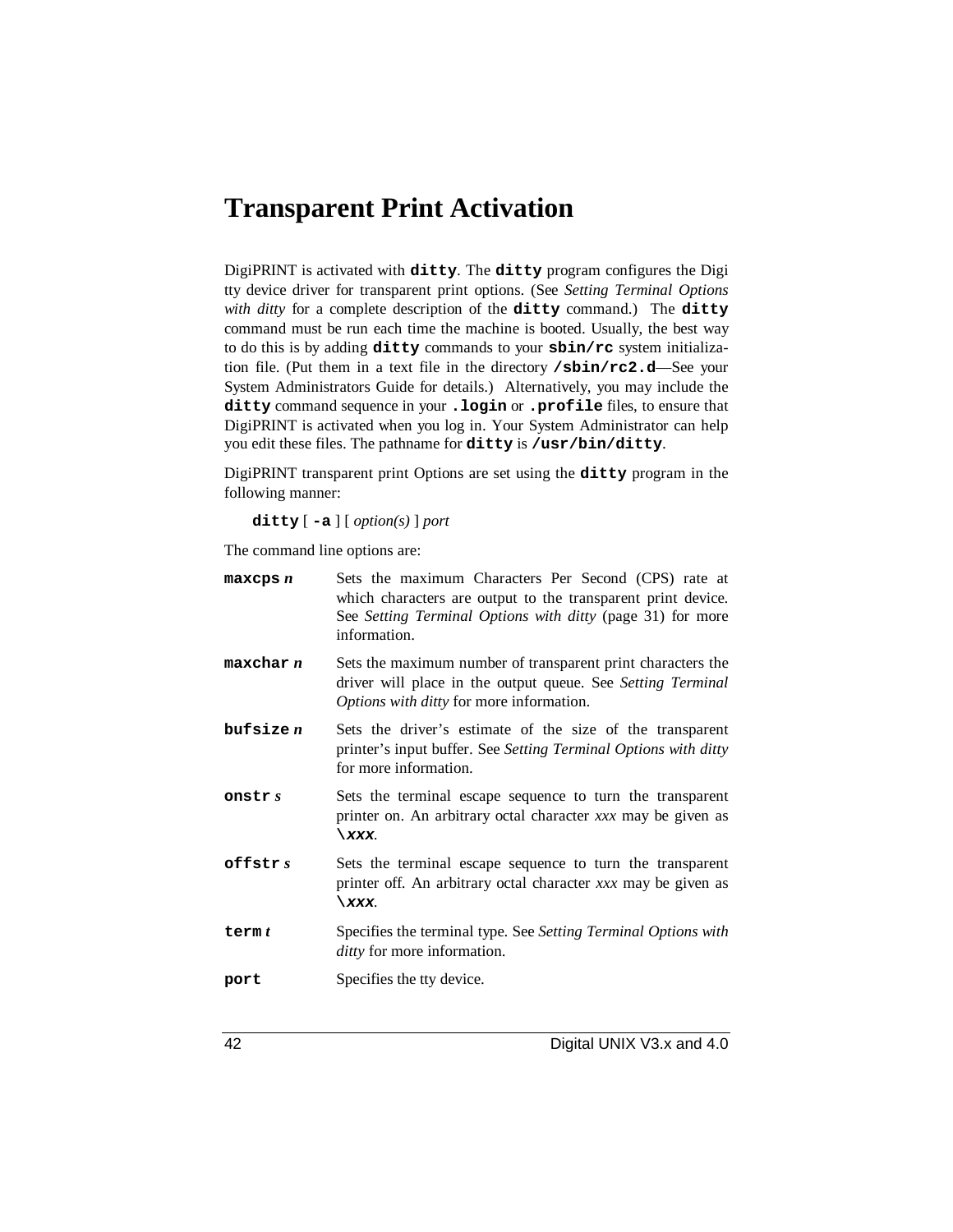Now data can be sent to your printer via the printer devices.

**Example: cat** *filename* **> /dev/pra01s**

#### **ditty Examples**

#### **Example 1:**

The following command configures the DigiPRINT options for a DEC VT100 terminal connected to **/dev/ttya01s**. (Note that the printer uses **/dev/pra01s**). **maxcps**, **maxchar** and **bufsize** are left to defaults. Type:

**ditty term vt100 /dev/ttya01s**

#### **Example 2:**

The following example uses **onstr** and **offstr** arguments. (This sets the terminal to use ANSI Standard.) Again **maxcps**, **maxchar**, and **bufsize** are defaults. Type:

**ditty onstr "\033[5i" offstr "\033[4i" /dev/ttya01s**

#### **Example 3:**

This example command sets the DigiPRINT option for a WYSE30 terminal, with **maxcps** of 75, a **maxchar** of 100, and a printer buffer size, **bufsize**, of 1000. Type (all on one line, with a carriage return at the end only):

**ditty term wyse30 maxcps 75 maxchar 100 bufsize 1000 /dev/ttya01s**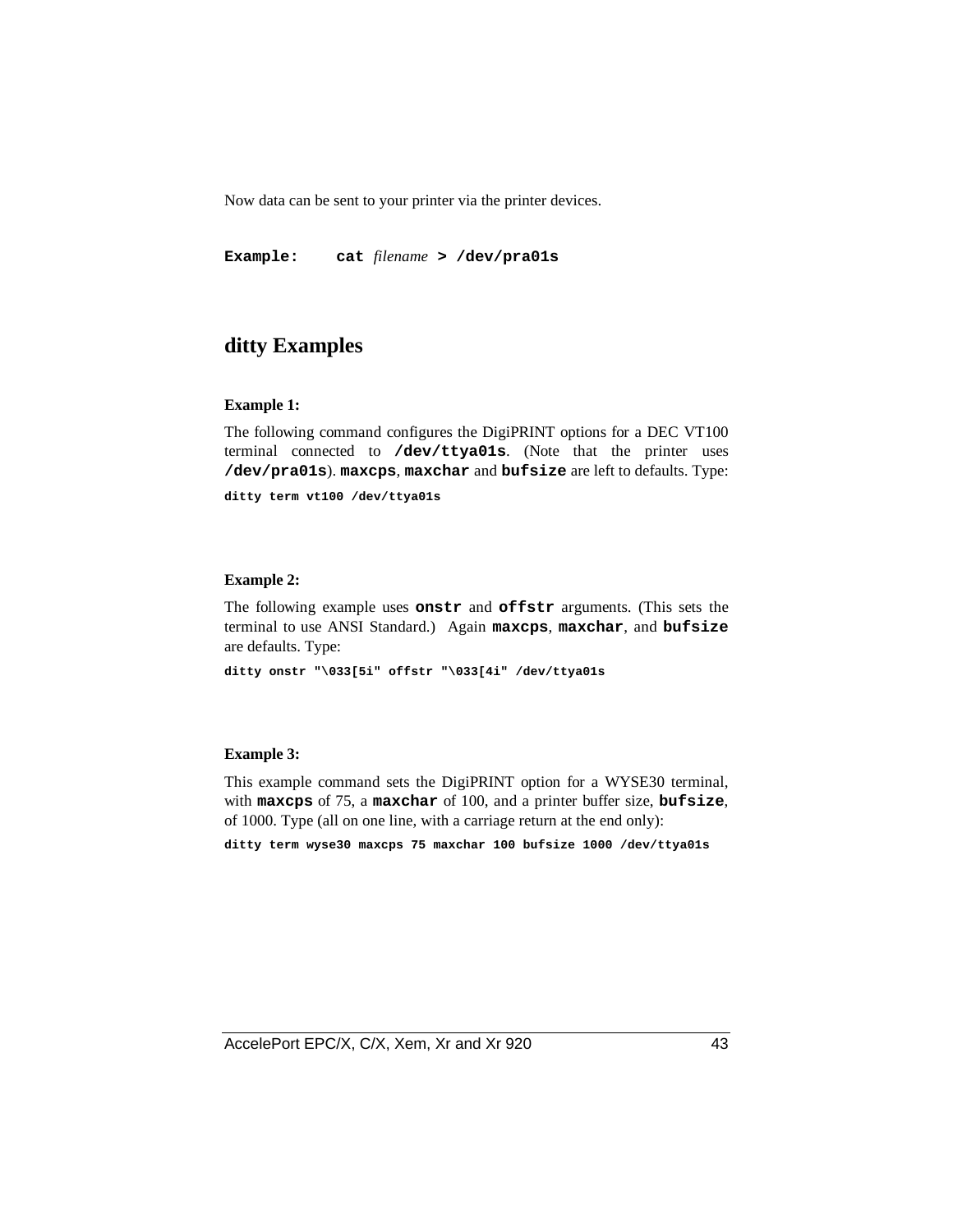# **Digi Port Authority**

The Digi Port Authority (DPA) program is a software tool which provides a means to monitor the status of the Front End Processor/Operating System (FEP/OS), which is the on-board software run by Digi intelligent serial communications products.

The DPA software also shows the status of the individual asynchronous ports by displaying a simulated concentrator front panel. Each of the eight supported EIA-232 signals is displayed, along with input and output flow control status and the status of the host adapter to concentrator connection status.

The DPA program can be run from any terminal on the system, and supports the following Digi hardware and device drivers:

|           | Hardware: AccelePort C/X, EPC/X, Xem, Xr and Xr 920 |
|-----------|-----------------------------------------------------|
| Software: | Digital UNIX V3.x $& 4.x$ device driver             |

The DPA software is installed automatically when you install this device driver.



Be sure to read the *Release Notes* that may be included with this software. The *Release Notes* contain information not available at this manual's press time.